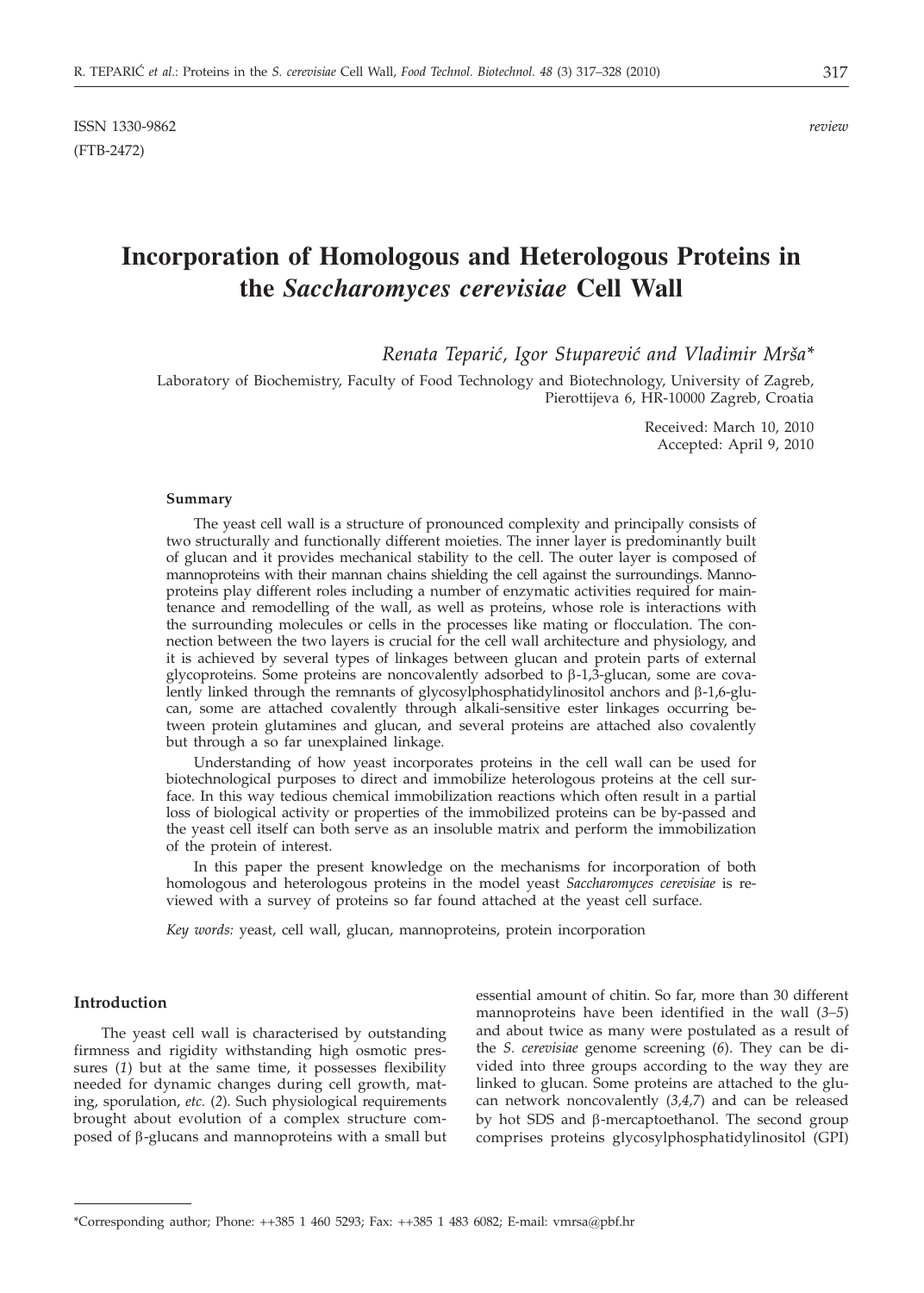linked to b-1,6-glucan/b-1,3-glucan moieties (*8–10*). They are usually extracted from the wall by either  $\beta$ -1,6- or by b-1,3-glucanases although restricted proteolysis has also been reported (*11*). Finally, a family of sequence-related proteins called Pir proteins (Proteins with internal repeats) are attached to  $\beta$ -1,3-glucan by a newly described type of alkali-labile ester linkage between the  $\gamma$ -carboxyl group of the specific glutamic acid residue within the protein repetitive sequence and the hydroxyl group of glucose  $(12)$ . While the role of  $\beta$ -1,3-glucan and chitin is clearly shown to be mechanical stabilisation of the cell, the function of mannoproteins is to a large extent unclear. Several mannoproteins have been demonstrated to mediate cellular interactions during mating and flocculation, but most others can be depleted from the cell wall without any significant damage to the cell observed.

## **Yeast Cell Wall Architecture**

Fungal cell walls have distinct layered structure demonstrated by both differential accessibility of different components to outer factors, and by electron microscopy. The inner layer of the cell wall is composed of  $\beta$ -1,3--glucan, a branched polymer with an average number of about 1500 glucoses. It forms elastic but strong helical structures capped by the addition of short chitin chains to the non-reducing ends of glucan (*2,13*). It is essential to the cell, thus any damage of this moiety leads to the loss of cell integrity. To some extent the damage can be repaired by the induction of the cell integrity pathway, a signal transduction chain involving MAP kinases, which begins with the mechanical sensory wall proteins Wsc1p and Mid1p and ends with an increased biosynthesis and deposition of wall chitin (*14*). If the damage of the inner layer of the wall is too extensive or if it occurs too fast, the cell will lose the capability to withstand turgor. The biosynthesis of carbohydrate components of the yeast cell wall has been extensively reviewed (*15*).

The outer layer of the yeast cell wall is composed of mannoproteins, most of which are both O- and N-glycosylated. Large N-linked glycosidic chains seem to be covering the cell, thus any molecule or cell approaching the yeast would first come in contact with mannan. A still puzzling fact about this structure is its pronounced complexity involving an unusually high number of different proteins required for its biosynthesis and a substantial amount of energy spent for this process.

Although structural homologies often characterise families of cell wall proteins*,* their variability still implicates many different functions, many of which are still unknown. Moreover, not only that there is a number of proteins building the mannoprotein wall layer, but there are at least three and most probably four different ways by which they are attached to  $\beta$ -1,3-glucan. Principally, some of the proteins are simply adsorbed to  $\beta$ -1,3-glucan chains, while the others are covalently linked, either through GPI anchors and  $\beta$ -1,6-glucan, or through an ester linkage between glutamate and glucose. Why there are more attachment mechanisms and how they are related to the function(s) of the proteins is still not explained mostly because of the lack of general understanding of the physiological roles of many of them.

Analysis of chemical properties of different layers showed that  $\beta$ -1,3-glucan was generally quite reactive at acidic pH and adsorbed *in vitro* many different proteins and also some polysaccharides including chitin and laminarin, forming predominantly hydrogen bonds (*16,17*). The latter interactions could have significance in the fortification of the fungal cell walls by glucan-glucan interactions. Mannan did not share the same chemical properties, indicating that the two sides of the wall have different chemical properties, the inner side attracting the proteins secreted from the cell and the outer side being chemically quite inert, except for ionic bond formed by the phosphate groups of phosphomannan, which are only partially protonated at acidic pH of the medium.

### **Noncovalent Attachment of Cell Wall Proteins**

A number of yeast cell wall proteins were extracted from different wall preparations by SDS, mercaptoethanol, dithiothreitol, or a combination of these reagents, often at increased temperature (*3,4,7*). Therefore, these proteins seem to be noncovalently attached to glucans. It should be noted that although the extraction using reducing reagents implicates a linkage of proteins through disulphide bonds, the patterns of proteins obtained by dithiothreitol and SDS were very similar (*3*). In fact Aga2p, the active subunit of the a-agglutinin complex is the only protein reported in the *S. cerevisiae* cell wall that is attached to another wall constituent (Aga1p) by a disulphide bond (*3*). Thus the reason for extraction of other noncovalently bound proteins by thiol reagents must rely on some general changes in the wall structure, or extractive properties of the reagents, rather than on the direct reduction of the bonds. Structural analysis of extracted proteins revealed no similarities as potential signals defining their final location, which led to a generally accepted assumption that they were adsorbed to  $\beta$ -1,3-glucan by non-specific interactions. This was corroborated by a finding that  $\beta$ -1,3-glucan indeed had a strong hydrogen-bonding potential (*16*). Most of the noncovalently attached cell wall proteins have been found also in the culture medium, some even in a larger amount than in the cell wall, but the present knowledge on the physiological roles of these proteins does not allow a prediction if their activity is required in the cell wall or in the cell surroundings.

Although the physiological importance of most of the individual noncovalently attached wall proteins is not completely clear, it seems that most so far described proteins share significant primary structure homologies to glucan hydrolases or transglycosidases, which led to the assumption that they have roles in building, maintaining or remodelling of the wall glucan during growth, mating, sporulation and other cellular events involving changes in the cell wall. The first protein isolated from the cell wall whose primary structure has been elucidated was Bgl2p (*18*), a protein reported to possess either an endoglucanase (*19*), or a transglucosidase activity (*20*) in an *in vitro* assay, depending on the substrate concentration. Recently self-aggregation of Bgl2p in an amyloid fashion has been reported, but the physiological significance of this property is unclear (*21*). The protein shares significant sequence homology with three other nonco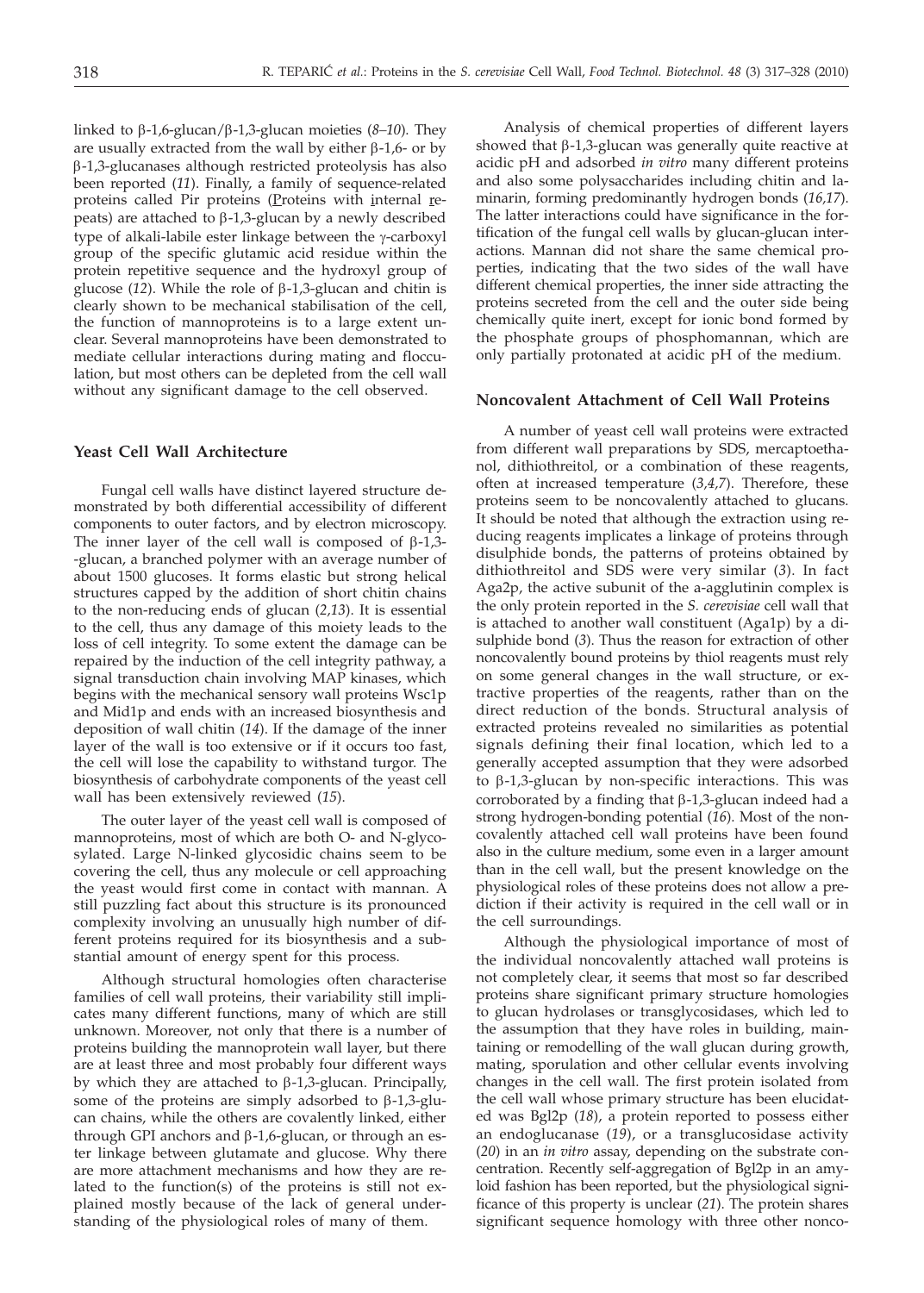valently attached cell wall proteins, Scw4p, Scw10p and Scw11p (*4*), which are thus also postulated to be glucan- -remodelling enzymes, but no enzymatic activities could have been demonstrated *in vitro*. Phenotypes of mutants lacking different combinations of these proteins suggest that some of them may have antagonistic activities leading to some sort of equilibrium state in the wall (*22*). This could explain the high rigidity and at the same time flexibility of the wall, which can be achieved by shifting the equilibrium of the remodelling activities but the exact physiological roles of these enzymes are still unknown. Besides, two other potential endoglucanases, Eng1p and Egt2p, were reported to be required for cell separation but only for the first protein its enzymatic activity could be verified *in vitro* (*23*). Apart from that, Scw3p/Sun4p protein was found in the SDS-soluble fraction of cell wall proteins (*3*) and it was found to be involved in septation (*24*) and other morphogenetic changes both in *S. cerevisiae* and in *Candida albicans* (*25*).

The second group of noncovalently attached proteins comprises two exoglucanases, Exg1p and Spr1p, which are functionally related to a third GPI-anchored exoglucanase, Exg2p (*26*). All three enzymes were reported to exhibit exoglucanase activity *in vitro* both with  $\beta$ -1,3- and with  $\beta$ -1,6-glucan, but Spr1p seemed to be sporulation specific and probably somehow involved in the spore wall formation (*27*).

Finally, the third glycosidase activity observed in the wall originates from two chitinases, Cts1p and Cts2p (*28*). Cts1p is primarily located at the daughter side of the bud neck and has a role in cell separation. Cts2p has sequence homology to chitinases but may be involved in sporulation since it shares most similarities with the *C. albicans* Cht4p and Cts2p from *Ashbya gossypii*, both sporulation specific chitinases (*29*).

An overview of noncovalently attached *S. cerevisiae* cell wall proteins is given in Table 1 (*3,4,8,9,12,23,24,26,28, 30–50*).

Table 1. *Saccharomyces cerevisiae* cell wall proteins

| Protein               | Mode of attachment           | Biological activity                       | References  |
|-----------------------|------------------------------|-------------------------------------------|-------------|
| Bgl2p                 | noncovalent                  | endo- or trans-glucosidase                | $(18 - 20)$ |
| Scw4p                 | noncovalent/alkali sensitive | putative glucanase                        | (4)         |
| Scw10p                | noncovalent/alkali sensitive | putative glucanase                        | (4)         |
| Scw11p                | noncovalent                  | putative glucanase                        | (4)         |
| Eng1p                 | noncovalent                  | endoglucanase/cell separation             | (23)        |
| Egt2p                 | noncovalent                  | endoglucanase/cell separation             | (23)        |
| Scw3p/Sun4p           | noncovalent                  | septation                                 | (3,24)      |
| Spr1p                 | noncovalent                  | exoglucanase/sporulation                  | (26)        |
| Exg1p                 | noncovalent                  | exoglucanase                              | (26)        |
| Cts1p                 | noncovalent                  | chitinase/cell separation                 | (28)        |
| Cts2p                 | noncovalent                  | chitinase/cell separation/sporulation     | (28)        |
| Gas1p-5p              | GPI-anchored                 | glucanosyltransferases                    | $(30 - 34)$ |
| Exg2p                 | GPI-anchored                 | exoglucanase                              | (26)        |
| Crh1p                 | GPI-anchored                 | chitin-glucan cross-linking               | (35)        |
| Crh2p/Utr2p           | GPI-anchored                 | chitin-glucan cross-linking               | (35)        |
| Crr1p                 | GPI-anchored                 | chitosan-glucan cross-linking/sporulation | (36)        |
| Flo1p                 | GPI-anchored                 | flocculation                              | (37, 38)    |
| Aga1p                 | GPI-anchored                 | a-agglutinin subunit                      | (39)        |
| Aga2p                 | S-S linked to Aga1p          | a-agglutinin subunit                      | (40)        |
| Sag1p                 | GPI-anchored                 | $\alpha$ -agglutinin                      | (39)        |
| Cwp1p                 | GPI-anchored                 | unknown                                   | (8, 41)     |
| Cwp2p                 | GPI-anchored                 | unknown                                   | (8, 41)     |
| Dan1p-4p              | GPI-anchored                 | anaerobiosis/sterol uptake                | (9, 42, 43) |
| Tir1p-4p              | GPI-anchored                 | anaerobiosis/Tir4p sterol uptake          | (9, 42, 43) |
| Tip1p                 | GPI-anchored                 | anaerobiosis                              | (9)         |
| Fit1p-3p              | GPI-anchored                 | iron uptake                               | (44)        |
| Sed1p                 | GPI-anchored                 | unknown/stress protection?                | (45)        |
| Spi1p                 | GPI-anchored                 | unknown/stress protection?                | (40)        |
| Ccw12p                | GPI-anchored                 | unknown                                   | (46, 47)    |
| Ccw14p                | GPI-anchored                 | unknown                                   | (46)        |
| Yps1-3p, Yps6p, Yps7p | GPI-anchored                 | yapsins, proteolysis                      | $(48 - 50)$ |
| Pir1p/Ccw6p           | alkali-sensitive             | unknown/wall integrity?                   | (4)         |
| Pir2p/Ccw7p/Hsp150p   | alkali-sensitive             | unknown/wall integrity?                   | (4)         |
| Pir3p/Ccw8p           | alkali-sensitive             | unknown/wall integrity?                   | (4)         |
| Pir4p/Ccw5p           | alkali-sensitive             | unknown/wall integrity?                   | (4,12)      |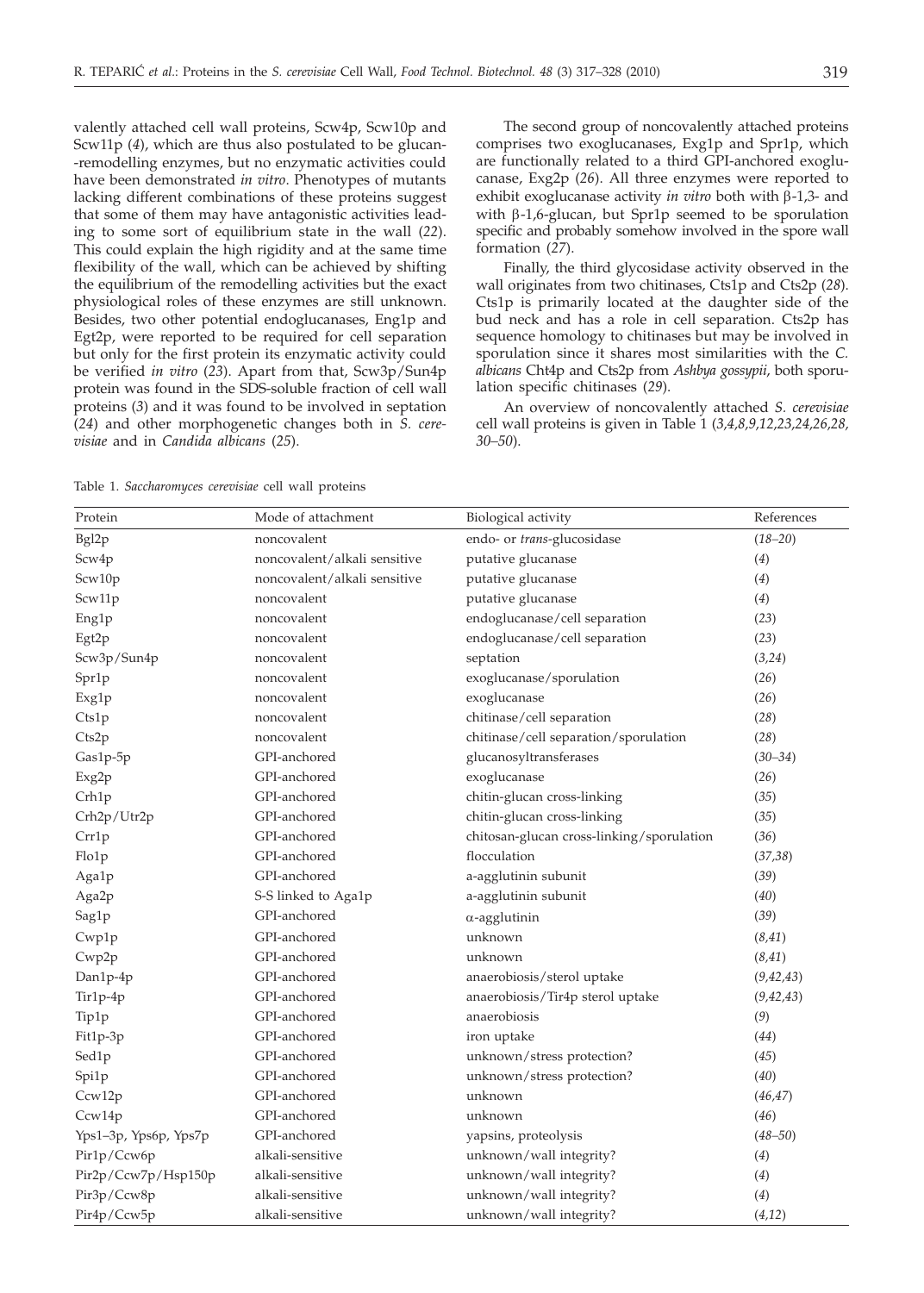## **Attachment of Proteins** *via* **GPI Anchors**

A treatment of cell walls from which noncovalently attached proteins have previously been depleted, with one of the commercial glucanase preparations like laminarinase or Quantazyme  $\beta$ -1,3-exoglucanase, liberates a set of proteins covalently linked to glucan (*4,8*). Most of them were found to be modified in the ER by the attachment of a glycosylphosphatidylinositol (GPI) anchor to their C-terminal amino acids (*10,41*). GPI anchors are assembled at the luminal side of the ER and transferred to proteins with a proper C-terminal amino acid sequence consisting of about 10–15 hydrophobic amino acids followed by about 10 amino acids of moderate polarity (*51–53*). The reaction consists of the proteolytic removal of the signal and the transamidation between the last amino acid remaining, a so called  $\omega$ -amino acid, and the ethanolamine phosphate of the anchor. Usually the  $\omega$ -amino acid is G, A, S, N or D and the position  $\omega$ +2 is typically G, A or S. The membrane-anchored proteins migrate along the secretory pathway and are finally exposed at the outer side of the plasma membrane. The last step is then a postulated transglycosidation reaction by which the protein together with the remnant of the GPI anchor is transferred to  $\beta$ -1,6-glucan (54,55). The enzyme required for the last reaction, which presumably has to occur in the cell wall, has not yet been found. Besides, not all GPI-anchored proteins undergo this reaction but some of them, usually sharing a particular dibasic motif next to the w-amino acid, remain anchored in the membrane (*56*). There are more than 50 genes in *S. cerevisiae* coding for proteins with putative GPI-anchoring signals (*6*). Only about half of them have actually been found in the cell wall or it has been reported that their fusion with heterologous proteins leads to the incorporation of the latter in the cell wall (*57*). This may either be a result of low quantities of some of them, or of different transcriptional regulation of their genes.

GPI-anchored cell wall proteins probably have a variety of functions, many of which are still unrevealed. It has been reported that some of them, like the five members of the GAS family, have glucan-remodelling activities (*30,31*). The proteins remain membrane bound, they are highly O- and N-glycosylated and have a C-terminal disulphide-stabilized domain important for the proper folding of the entire molecule (*32*). Mutation in  $GAS1$  results in abnormal  $\beta$ -1,3-glucan formation and secretion of a large amount of this polymer in the medium (*58*). *In vitro* experiments corroborated the enzymatic transglucosidase activity with the formation of a  $\beta$ -1,3--glucosidic bond between the reducing end of one glucan chain with the non-reducing end of another, suggesting that it has a role in b-1,3-glucan elongation (*33,34*). Other GAS proteins (Gas2p-Gas5p) share significant sequence homology with Gas1p but their exact physiological role is still under examination. Gas2p and Gas4p are sporulation specific and required for spore wall assembly and spore viability (*59*).

Other GPI-anchored wall proteins with enzymatic activities include an exoglucanase Exg2p and two proteins, Crh1p and Utr2p/Crh2p (*60,61*), which were found to have transglycosidase activities required for cross- -linking of b-1,3-glucan with chitin (*35*). Both Crh1p and

Crh2p are located at the cell cortex where they are also required for the cross-linking of Gas1p to the chitin ring (*62,63*). A homologue of these enzymes Crr1p was suggested to play a similar role in the formation of ascospore walls where it links β-1,3-glucan with chitosan (36).

Two sets of GPI-anchored proteins are required for cell-cell interactions under different conditions. The family of Flo proteins (Flo1p, Flo5p, Flo9p, Flo10p) or the so-called flocculins are lectin-like proteins required for flocculation (*37,38*), while the Aga1p/Aga2p complex and Sag1p are agglutinins, proteins which provide  $\alpha$ - to a-cell adhesion during mating by direct protein-protein interaction (*39,40*).

Another set of wall proteins anchored through GPIs comprises members of the TIR family (*9*). These proteins were detected in the wall in different studies but they all have in common that they are differentially expressed under anaerobic conditions (*42*). Two members, Cwp1p and Cwp2p, are repressed, while Dan1p, Dan4p, Tir1p- -Tir4p and Tip1p are induced. A mutant lacking Tir1p, Tir3p and Tir4p show growth defects under anaerobic growth conditions. In spite of the fact that Cwp1p and Cwp2p were the first GPI-anchored proteins described in yeast, little is known about the physiological functions of the members of *TIR* family although it has recently been observed that transcription and incorporation of Cwp1p, Cwp2p and Tip1p are cell cycle regulated (*64*). It has been suggested that Dan1p, as well as presumably Dan3p, Dan4p and Tir4p play a role in the intake of sterols under anaerobiosis by binding sterols from the surrounding medium in the wall (*43*). Similarly, three members of the *FIT* family, Fit1p-Fit3p are required for the iron uptake. It seems that these proteins bind iron from the medium, thus increasing the iron concentration close to the plasma membrane, facilitating the iron uptake by membrane transporters (*44*).

Two GPI-anchored proteins, Sed1p and Spi1p were induced under stress exerted by glucose limitation and their protective role during stress was proposed, but the exact functions of these proteins are not known (*45*). Besides, two other proteins, Ccw12p and Ccw14p, were purified from the cell wall preparations but their roles are still unknown although Ccw12p represents one of the most abundant GPI-anchored proteins and the *ccw12* mutant has an increased mortality in the stationary phase of growth (*46,47*).

In the late 90s a family of GPI-anchored aspartyl proteases called yapsins was found, corroborating much older observations that there was proteolysis occurring external to the cell membrane (*48,49*). Yapsins are anchored in the plasma membrane, they have substrate specificity closely related to the *trans*-Golgi Kex2p protease and play a role in maintaining the integrity of the cell wall. A mutant lacking all five members of the family undergoes lysis at 37 °C and has significantly decreased amount of  $\beta$ -1,3- and  $\beta$ -1,6-glucan although the primary synthesis of the two polymers is not affected (*50*). Thus the physiological substrate protein(s) for this class of proteases remains unknown.

A list of GPI-anchored proteins isolated from the *S. cerevisiae* cell walls is presented in Table 1.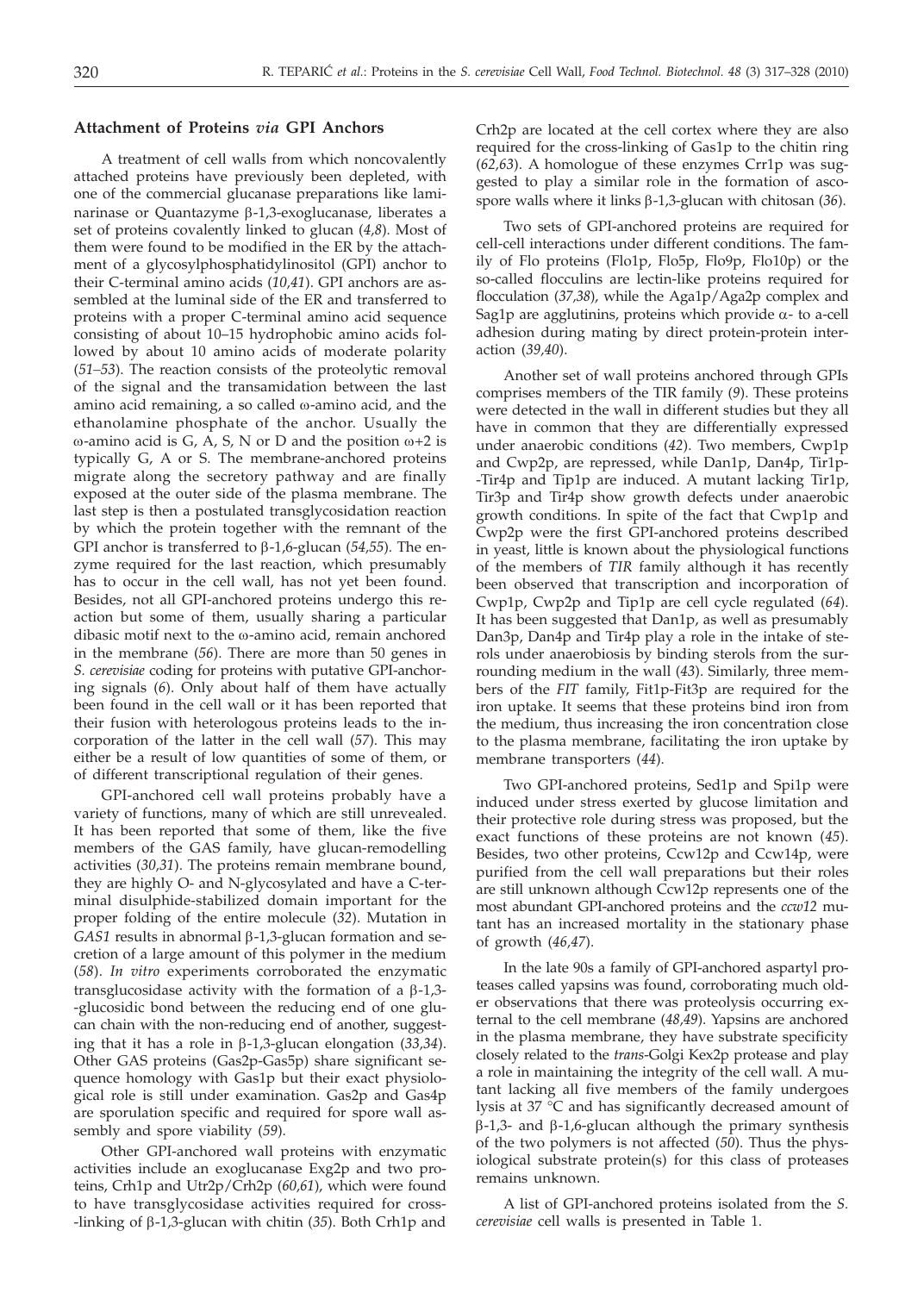# **Attachment of Alkali-Extractable Cell Wall Proteins**

Extraction of biotin-labelled cell wall proteins with mild alkali resulted in four protein bands whose sequencing revealed four proteins encoded by the so-called *PIR* gene family (Proteins with Internal Repeats) (*4*). Pir1p/ Ccw6p, Pir2p/Ccw7p/Hsp150p, Pir3p/Ccw8p and Pir4p/ Ccw5p/Cis3p all share high sequence homology and consist of the signal sequence, part proteolytically removed by the Kex2p protease, a repetitive 12-amino-acid unit repeated between once (in Pir4p) and eleven times (Pir2p), and the C-terminal portion of the protein. All are highly O-glycosylated and all except Pir2p are also abundantly N-glycosylated in the C-terminal part. Deletion analysis of Pir4p revealed that the repeating unit is required for the attachment of the protein to glucan and mutagenesis of individual amino acids within the repeating motif SQIGDGQVQATS showed that the exchange of any of the three glutamines, or the aspartic acid resulted in the loss of the protein from the cell wall and its secretion into the medium (*12*). Furthermore, sequencing of the protein obtained by mild alkali treatment showed glutamic acid instead of the middle glutamine  $(Q_{74})$  found in the *S. cerevisiae* genome version of *PIR4*. This led to a proposal of the putative reaction in which deamination of  $Q_{74}$  provided energy for the formation of the alkali--labile ester bond. Structural analysis of the linking region of Pir4p extracted from the cell wall by  $\beta$ -1,3-glucanase suggested that glutamine reacts directly with one of the hydroxyl groups of a glucose unit of  $\beta$ -1,3-glucan (*12*). The enzyme required for the formation of the ester bond is still unknown. Also, the role of Pir proteins is unclear although for some of them a protective role during osmotic stress or increased temperature was proposed and a mutant lacking all four *PIR* genes showed increased mortality both in the logarithmic and in the stationary phase of growth (*22*). Besides, the transcript levels of *PIR* genes are increased as a result of cell wall perturbations (*65,66*) indicating that these proteins might play a role in wall protection.

Alkali extracts of cell walls of the mutant lacking all four *PIR* proteins still contained a protein band of the size similar to Pir3p. Further elimination of two proteins previously described as noncovalently attached to glucan (Scw4p and Scw10p) resulted in the depletion of the remaining band showing that Scw4p and Scw10p were attached to the wall in two different ways. Proteins covalently attached are particularly interesting since they do not have the *PIR* repeating motif. Thus, there must be a fourth type of protein-glucan linkage by which Scw4p and Scw10p are attached.

Alkali extractable *S. cerevisiae* cell wall proteins are listed in Table 1.

# **Expression and Binding of Heterologous Proteins to the Yeast Cell Wall**

In the past several years much effort has been devoted to the study of expression systems for the display of heterologous proteins on the surface of microorganisms, opening new perspectives in biotechnology. Heterologous proteins displayed at the host microbial surface can be used in a wide variety of applications such as production of pharmaceutical chemicals, detergent enzymes, food and feed enzymes, medical applications (diagnostic, immunoassays, development of vaccines, *etc.*) and many others. Recently a number of surface-engineered yeasts, displaying different heterologous proteins interesting for biotechnological or medical applications, have been constructed.

Conventional methods for covalent immobilization of proteins frequently result in changes of structure or characteristics of immobilized proteins due to often harsh treatment during the immobilization reaction. Immobilization of proteins through non-covalent interactions is less damaging but proteins immobilized in this way are more easily dissociated and subsequently lost during application. On the other hand, proteins immobilized at the microbial cell surface by regular cellular processes are bound covalently but are not exposed to potential damage by chemical treatment. Heterologous protein- -encoding genes are generally fused with genes coding for host cell surface proteins or their fragments required for anchoring. A successful anchor protein should have an efficient signal sequence enabling transport of the fusion protein along the secretory pathway, and a strong anchoring structure to prevent detachment of the heterologous protein from the surface. Furthermore, it should be compatible with inserted or fused sequences to enable proper folding and stability of the heterologous protein. Depending on the characteristics of the protein to be immobilized, there are several possibilities for the construction. Fusion can be done either at the C-terminal or at the N-terminal end of the protein of interest, or the protein could be inserted within the 'carrier protein' sequence. The location of the insertion or fusion is important because it influences immobilization efficiency, stability, post-translational modifications of the protein and its specific activity.

The productivity of an expression system in the host cell could be limited in many ways. Potential bottlenecks are the gene copy number (*67*), the codon usage of the expressed gene (*68*), translocation determined by the secretion signal peptide (*69*), processing and folding in the ER and Golgi (*70*), secretion (*71*) and protein turnover by proteolysis (*72*).

Host microbial strains for surface display of heterologous proteins should be compatible with the displayed protein, have low activities of extracellular proteases and their cultivation should be easy and inexpensive. The most frequently used bacteria for this purpose are *Escherichia coli*, *Staphylococcus carnosus* and *Lactococcus lactis* (*73*). *Saccharomyces cerevisiae* has several advantages over bacteria as a potential host. It is a GRAS organism (generally recognized as safe) and can be used for food, biotechnological and pharmaceutical production. Yeast is a better host for expression of mammalian proteins than bacterial cells, since it possesses protein folding and secretory machinery similar to those of higher eukaryotic cells and enables proper post-translational modifications and folding of many mammalian proteins. Furthermore, secreted heterologous proteins are easily separated from other yeast proteins since it normally secretes few proteins and in low abundance. Moreover, it can be cultivated to a high cell density in cheap media. It is worth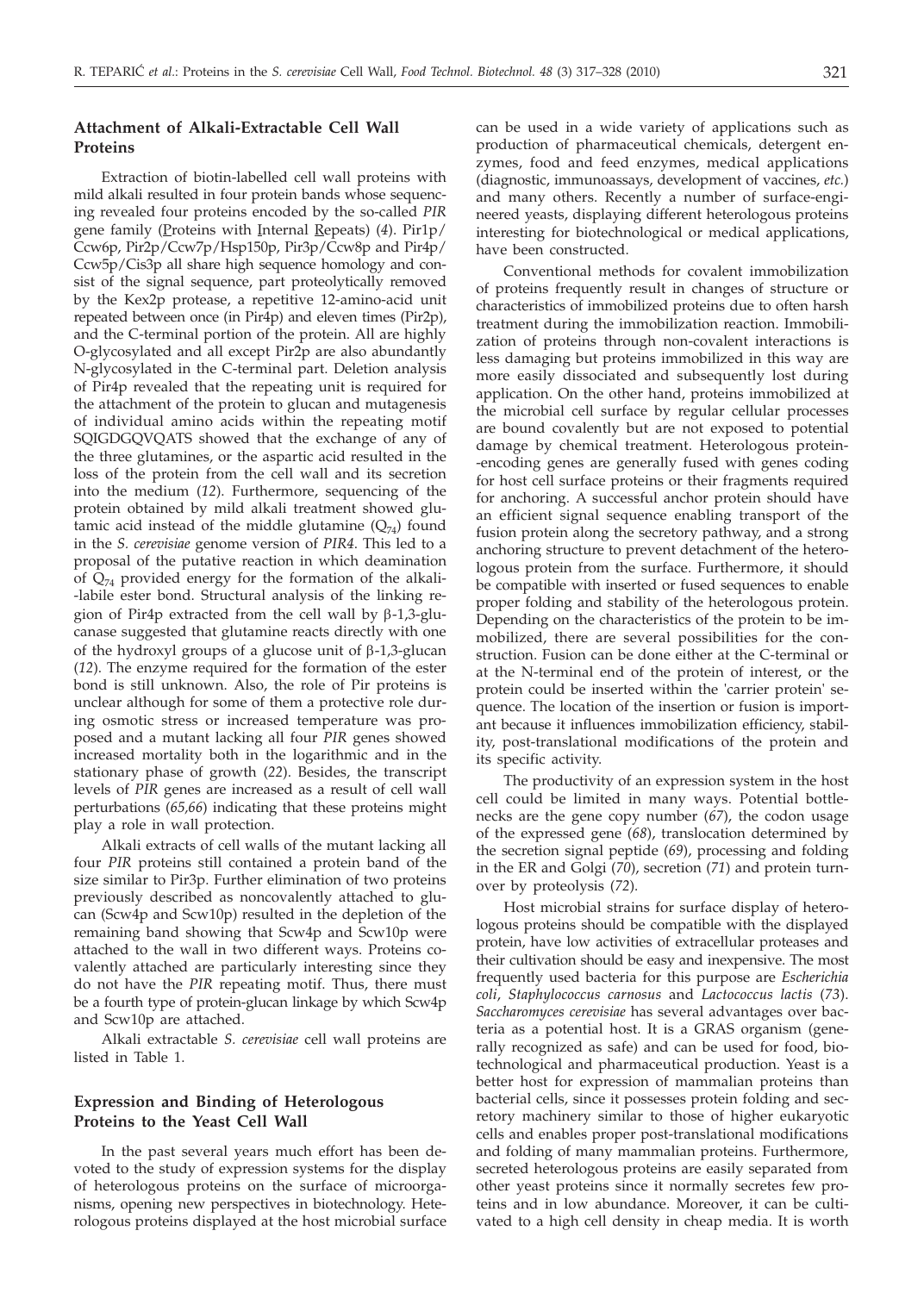noting that yeast genera other than *Saccharomyces,* like *Pichia* or *Kluyveromyces,* have also been extensively studied as potential hosts. Different applications of proteins displayed at the yeast cell surface are surveyed in the following paragraphs.

#### **GPI-Anchored Heterologous Proteins in Yeast**

Most heterologous proteins constructed for yeast surface display are GPI-anchored to the cell wall. Most frequently used GPI-anchored yeast protein for this purpose is  $\alpha$ -agglutinin. It is transported to the outer side of the plasma membrane and then undergoes translocation to  $\beta$ -1,6-glucan typical for yeast GPI-anchored proteins (*10,74,75*). Thus, when a foreign protein is fused to the N-terminus of  $\alpha$ -agglutinin, it will be anchored covalently at the cell surface. The protein can either be fused with the entire  $\alpha$ -agglutinin, or with any of its parts providing it includes the GPI-anchoring signal. N-terminal fusions to  $\alpha$ -agglutinin have widely been used to display various proteins used in biotechnology, medicine and for research purposes (Table 2, *76–102*).

Schreuder *et al.* (*76*) constructed a fusion protein consisting of the signal sequence of yeast invertase, guar  $\alpha$ -galactosidase, and the C-terminal half of the  $\alpha$ -agglutinin. The result demonstrated that the C-terminal half of the  $\alpha$ -agglutinin contained the information needed to incorporate the protein into the cell wall.

In the conventional procedure of ethanol production the crude starchy material is heated at 140–180 °C prior to amylolysis. The energy consumed in this process is the cause of high costs. To save the heat energy, a non- -cooking fermentation system using enzymes isolated from *Rhizopus oryzae* was developed (*103*). In the next step genetically engineered yeast producing secretory amylolytic enzymes was constructed. Finally, novel yeast strains were prepared that harboured the glucoamylase/  $\alpha$ -agglutinin fusion gene on a multicopy plasmid and expressed the cell wall-associated glucoamylase (*77*). Engineered yeasts grew aerobically in 1 % soluble starch as sole carbon source to essentially the same level as yeast cultured in 1 % glucose. The optimal temperature for the anchored glucoamylase was somewhat lower than for the free enzyme, while no differences in thermal stability and pH optima were observed (*104*). Cells with glu $coamylase/\alpha$ -agglutinin fusion integrated into the chromosome exhibited glucoamylase activity at the cell surface as well, and their mitotic stability was much higher than that of the cells containing the plasmid (*104*). Sato *et al.* (*78*) showed that a long anchor enhances the activity of cell surface-displayed enzyme for polymer substrates by using a glucoamylase/Flo1p fusion.

Fermentation efficiency in direct fermentation of starchy materials with glucoamylase could be enhanced by the addition of  $\alpha$ -amylase. Therefore, a yeast strain co-displaying glucoamylase and  $\alpha$ -amylase at the cell surface was constructed in which the  $\alpha$ -amylase/ $\alpha$ -agglutinin fusion was integrated into the yeast chromosome as well as the glucoamylase/ $\alpha$ -agglutinin fusion (*79*). The novel strain was able to grow faster in 1 % soluble starch as a sole carbon source, probably due to increased rate of glucose formation through the increased

Table 2. Heterologous proteins expressed and immobilized in the *S. cerevisiae* cell wall

| Immobilized protein                                                                  | Carrier                                            | References |
|--------------------------------------------------------------------------------------|----------------------------------------------------|------------|
| $\alpha$ -galactosidase<br>(Cyamopsis tetragonoloba)                                 | $\alpha$ -agglutinin                               | (76)       |
| glucoamylase (Rhizopus oryzae)                                                       | $\alpha$ -agglutinin                               | (77)       |
| glucoamylase (Rhizopus oryzae)                                                       | Flo1p                                              | (78)       |
| $\alpha$ -amylase<br>(Bacillus stearothermophilus)<br>glucoamylase (Rhizopus oryzae) | $\alpha$ -agglutinin                               | (79)       |
| carboxymethylcellulase<br>(Aspergillus aculeatus)                                    | $\alpha$ -agglutinin                               | (80)       |
| β-glucosidase (Aspergillus aculeatus)<br>CM-cellulase (Aspergillus aculeatus)        | $\alpha$ -agglutinin                               | (81)       |
| β-glucosidase (Aspergillus aculeatus)<br>endoglucanase II (Trichoderma reesei)       | $\alpha$ -agglutinin                               | (82)       |
| β-glucosidase (Aspergillus aculeatus)                                                | $\alpha$ -agglutinin                               | (83)       |
| glucoamylase (Rhizopus oryzae)<br>CBD1 and CBD2 (Trichoderma reesei)                 | $\alpha$ -agglutinin                               | (84)       |
| β-glucosidase (Aspergillus acleatus)                                                 | $\alpha$ -agglutinin                               | (85)       |
| lipase (Rhizopus oryzae)                                                             | $\alpha$ -agglutinin                               | (86)       |
| lipase (Rhizopus oryzae)                                                             | Flo1p                                              | (87)       |
| lipase B (Candida antarctica)                                                        | $\alpha$ -agglutinin                               | (88)       |
| BFP                                                                                  | $\alpha$ -agglutinin                               | (89,90)    |
| GFP (Aequorea victoria)                                                              | $\alpha$ -agglutinin                               | (89,90)    |
| ZZ-domain of Staphylococcus aureus                                                   | $\alpha$ -agglutinin                               | (91)       |
| ZZ-domain of Staphylococcus aureus                                                   | Flo1p                                              | (92)       |
| trans-sialidase (Trypanosoma cruzi)                                                  | Aga2p                                              | (93)       |
| CD47 (mammalian membrane<br>protein)                                                 | Aga2p                                              | (94)       |
| polypeptide libraries                                                                | Aga2p                                              | (95)       |
| $\alpha$ -galactosidase<br>(Cyamopsis tetragonoloba)                                 | Flo1p<br>Cwp1p<br>Cwp2p<br>Tip1p<br>Sed1p<br>Tir1p | (96)       |
| GFP (Aequorea victoria)                                                              | Cwp1p<br>Cwp2p                                     | (97)       |
| $\alpha$ -1,2-galactosyltransferase<br>(Schizosaccharomyces pombe)                   | Pir1p                                              | (98)       |
| $\alpha$ -1,2-mannosyltransferase<br>(Saccharomyces cerevisiae)                      | Pir1p                                              | (98)       |
| $\alpha$ -1,3-mannosyltransferase                                                    | Pir2p                                              | (98)       |
| (Saccharomyces cerevisiae)                                                           |                                                    |            |
| $\alpha$ -1,3-fucosyltransferase<br>(human)                                          | Pir1p<br>Pir2p                                     | (99)       |
| xylanase A ( <i>Bacillus</i> sp. BP-7)                                               | Pir4p                                              | (100)      |
| $\alpha$ -2,3-sialyltransferase (human)                                              | Pir2p                                              | (101)      |
| α-1,3-fucosyltransferase VII<br>(human)                                              | Pir2p                                              | (101)      |
| VP8* fragment of human rotavirus                                                     | Pir4p                                              | (102)      |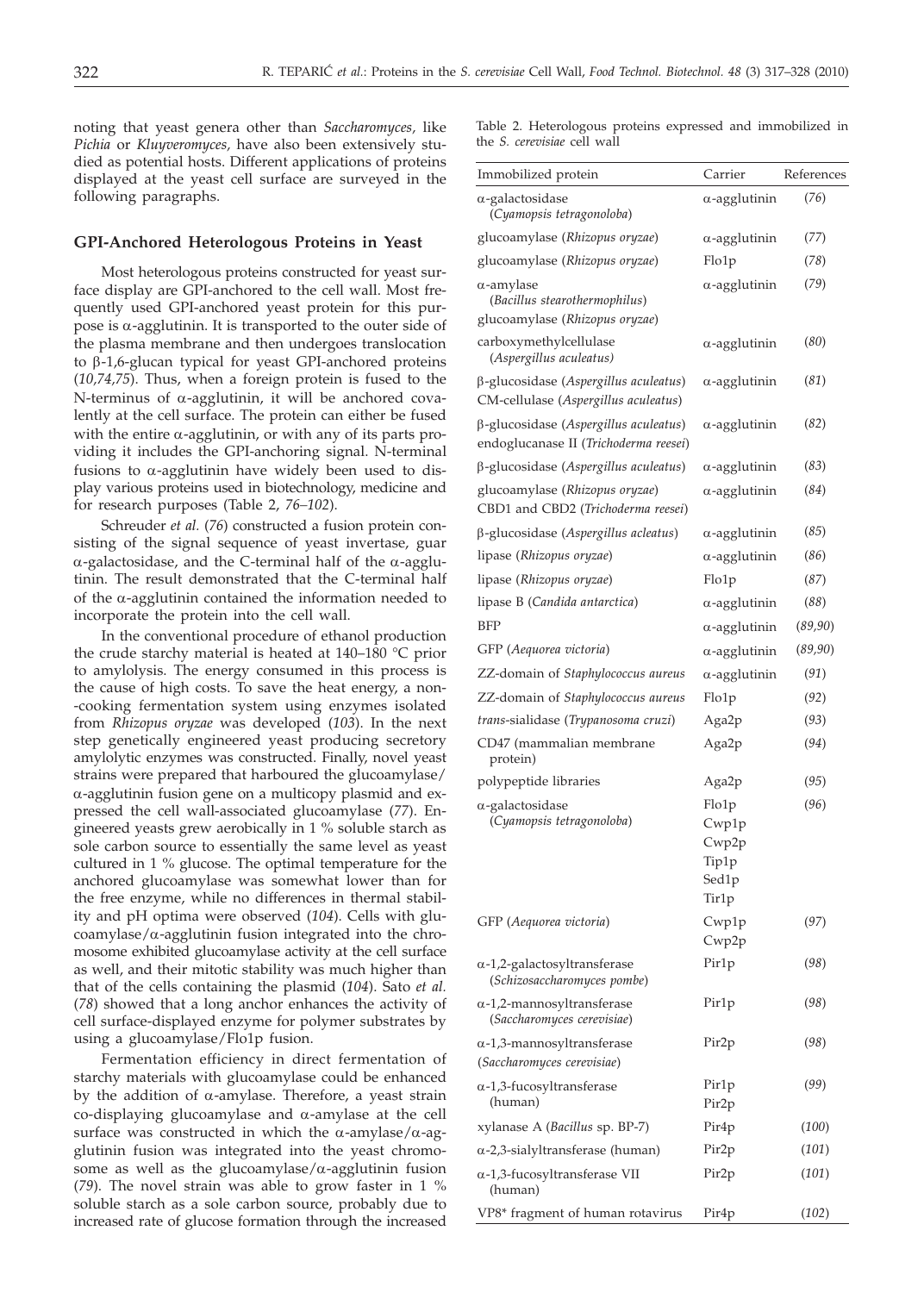production of molecules with non-reducing ends by  $\alpha$ -amylase, which in turn served as a substrate for glucoamylase.

The most promising renewable carbon source that is available in large quantities is cellulose. Since *S. cerevisiae* is unable to utilize cellulosic material, yeast strains displaying cellulolytic enzymes at their surface were constructed. The enzymatic degradation of cellulose to glucose requires synergistic hydrolysis by different types of cellulolytic enzymes. CM-cellulase possesses endoglucosidase activity producing short-chain oligosaccharides that are converted to glucose by  $\beta$ -exoglucosidase. Murai *et al.* (*80*) constructed a yeast strain harbouring CM-  $-e$ ellulase/ $\alpha$ -agglutinin on the cell surface. Subsequently, a yeast strain harbouring multi-copy plasmids for the co-expression of CM-cellulase/ $\alpha$ -agglutinin and  $\beta$ -glucosidase/ $\alpha$ -agglutinin fusion proteins in the cell wall was constructed (*81*) and it has been shown that this strain could grow in a medium containing cellobiose as a sole carbon source.

Similarly, a cellulose-degrading yeast strain for direct and efficient ethanol production from cellulosic materials was constructed by genetically co-displaying endoglucanase II (EGII)/ $\alpha$ -agglutinin and  $\beta$ -glucosidase/ $\alpha$ -agglutinin fusion proteins on the cell surface of *S. cerevisiae* ( $82$ ). This strain could grow in media containing  $\beta$ -glucan as the sole carbon source and simultaneously produce ethanol.

Tokuhiro *et al.* (*83*) engineered a lactic acid-producing yeast to express  $\beta$ -glucosidase/ $\alpha$ -agglutinin from genome-integrated plasmids for efficient fermentation of cellobiose to L-lactate.

A yeast strain that co-displayed *Rhizopus oryzae* glucoamylase and two kinds of *Trichoderma reesei* cellulose- -binding domains (CBD1, CBD of cellobiohydrolase I (CBHI); and CBD2, CBD of cellobiohydrolase II (CBHII)) was constructed for enzymatic desizing of starched cotton cloth (*84*). By co-displaying glucoamylase and CBDs on the cell surface, the yeast cell acquired specific binding ability to cotton cloth that provided better activity than a strain displaying glucoamylase only.

The sulphuric acid hydrolysate of lignocellulosic biomass such as wood chips is an important material for fuel bioethanol production. Katahira *et al.* (*85*) constructed a recombinant yeast strain that could ferment xylose and cellooligosaccharides by integrating genes for the extracellular expressions of xylose reductase and xylitol dehydrogenase from *Pichia stipitis*, and xylulokinase from *Saccharomyces cerevisiae* and a gene for displaying b-glucosidase from *Aspergillus acleatus* on the cell surface.

The use of lipases in bioprocessing of lipids is energy saving since chemical reactions need high temperatures and pressures. Moreover, the resulting products require re-distillation and purification to remove impurities and degradation products. Lipases have high substrate and reaction specificity so that the separation of products is relatively easy. Lipases can be used in chemical and pharmaceutical industry, food industry, biodiesel production, wastewater treatment, production of laundry cleaning products and detergents, *etc*. At present, the production of lipases is usually achieved by secretion systems followed by enzyme purification. Therefore, cell surface display of immobilized lipases would lead to a reduction in the cost of enzyme preparation. Expression of lipase in *E. coli* resulted in enzymatically inactive and insoluble aggregates (*105*), but expression and secretion of active lipases were obtained in *S. cerevisiae* (*106*).

Washida *et al.* (*86*) have constructed a heterologous enzyme that contained the C-terminal half of  $\alpha$ -agglutinin fused to *Rhizopus oryzae* lipase *via* a linker peptide. The transformant strain displayed lipase on the cell surface and could grow on triolein as the sole carbon source. Another construct showing high cell surface lipase activity was made by the fusion of Flo1p as a cell wall anchor and *Rhizopus oryzae* lipase (*87*). The lipase of *Rhizopus oryzae* exhibits relatively high activity among different available lipases and is suitable for human oral use so it could be suitable for food production as well.

Among different commercially interesting lipases, the lipase B from *Candida antarctica* (CALB) is one of the most famous and versatile ones. However, the high cost of the enzyme often becomes a problem in the industrial application. Tanino *et al.* (*88*) successfully constructed CALB-displaying yeast whole-cell biocatalysts using the Flo1p anchor system.

A green fluorescent protein (GFP) from the jellyfish *Aequorea victoria*, and GFP variant BFP (blue fluorescent protein) were used in the molecular design of a novel visible type of reporter to target the cell surface of *S. cerevisiae* (*89*). A combination of reporters and promoters to sense intra- and extracellular conditions is used for a construction of a novel cell-surface-engineered system for non-invasively identifying environmental changes (concentration of glucose, phosphate or ammonium ion) (*90*).

Nakamura *et al.* (*91*) and Shimojyo *et al.* (*92*) employed cell-surface engineering using the C-terminal half of  $\alpha$ -agglutinin or Flo1p to construct a yeast strain displaying the ZZ domain derived from *Staphylococcus aureus*, which binds to the Fc part of immunoglobulin G (IgG) and has been used as an affinity tag to purify recombinant proteins and in immunoassays. *S. cerevisiae* cells displaying ZZ could therefore be widely used as immunoadsorbents in immunoassays and affinity purifications.

C-terminal fusions of heterologous proteins to a-agglutinin have also been performed although less frequently than N-terminal fusions to  $\alpha$ -agglutinin (Table 2). a-Agglutinin is a complex of two subunits: Aga1p and Aga2p. Aga1p is anchored to the cell wall *via* GPI, while Aga2p is linked to the Aga1p subunit by two disulphide bonds (*39,40*).

The absence of sialylation on recombinant glycoproteins compromises their efficacy as therapeutic agents, resulting in rapid clearance from the human bloodstream. To circumvent this, C-terminal fusion of a *trans*-sialidase from *Trypanosoma cruzi* with Aga2p has been performed, and this yeast is used in the sialylation of synthetic oligosaccharides (*93*).

Besides, this approach has been used to display a ubiquitous mammalian membrane protein, CD47, which is implicated in cancer, immunocompatibility, and motility (*94*), and a polypeptide library on the yeast surface (*95*).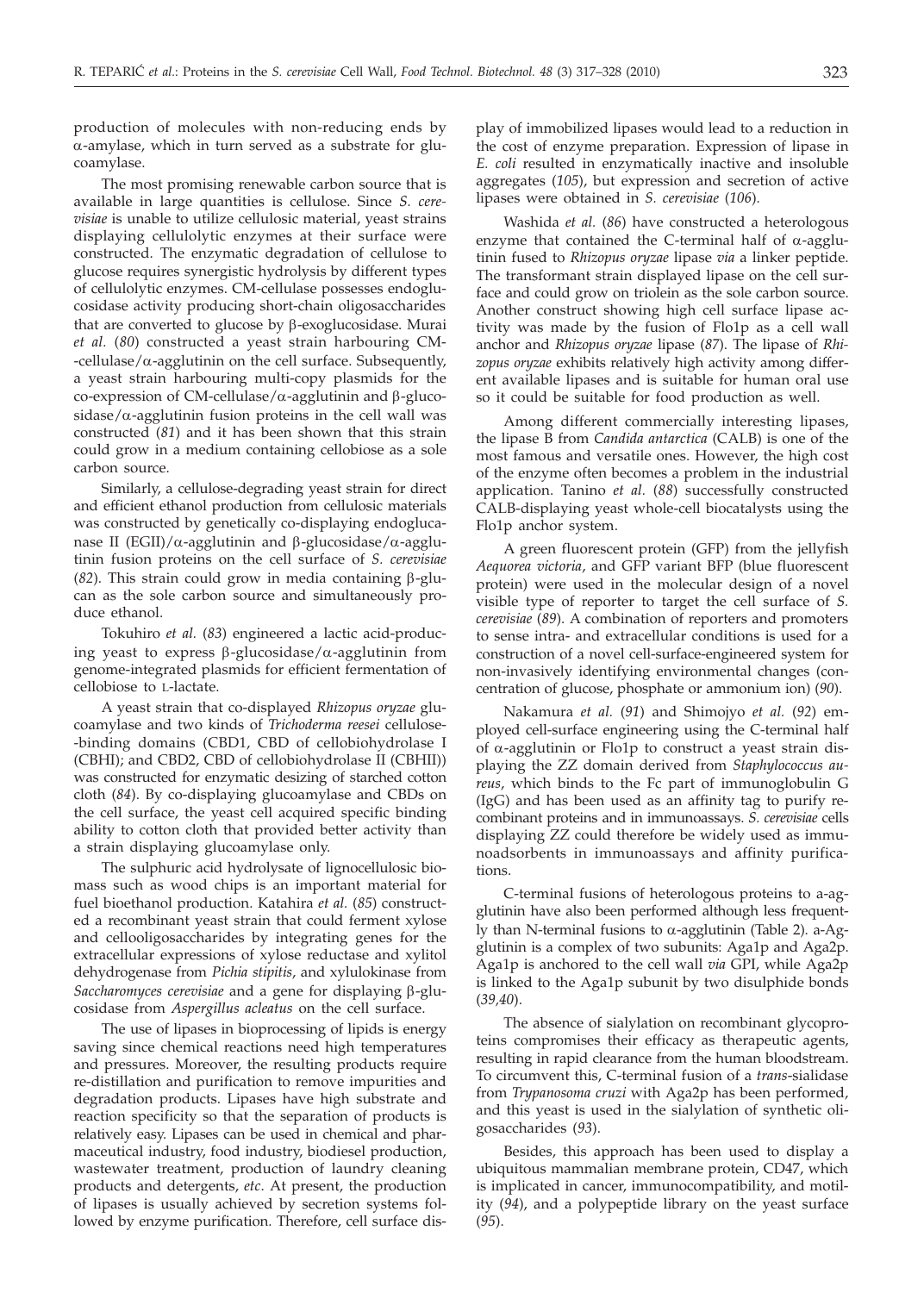Other GPI-anchored yeast cell wall proteins such as Cwp1p, Cwp2p, Flo1p, Tip1p, Sed1p and Tir1p have been proven capable of displaying a-galactosidase (*96*), or GFP (*97*) on the yeast surface. Some of them, as Cwp2p and Sed1p, were shown to be better carriers than the commonly used  $\alpha$ -agglutinin, giving six- to eightfold higher levels of displayed heterologous protein at cell surface (*96*).

It has also been shown that insertion of a 'spacer sequence' into the fusion significantly improves cell surface expression in *S. cerevisiae* (*107*).

# **Heterologous Proteins Immobilized on the Yeast Cell Surface by the Fusion with Pir-Proteins**

Display systems with GPI anchors are usually not suitable for enzymes whose active sites are located near their C-termini. A possible approach for such enzymes is to use Pir-proteins as cell wall anchors (Table 2).

Moukadiri *et al.* (*108*) first reported that Pir4p can target recombinant proteins to the cell surface by constructing a fusion between Pir4p and part of protein A from *Staphylococcus aureus*. Abe *et al.* (*98*) fused three glycosyltransferases (a-1,2-galactosyltransferase, a-1,2-mannosyltransferase and  $\alpha$ -1,3-mannosyltransferase) to the Pir1p or Pir2p respectively (Table 2). All three enzymes were successfully immobilized on the yeast cell surface and retained their activities. Furthermore, it has been shown that two fusion proteins, in this case two different mannosyltransferases, could be co-expressed and co-displayed in the cell wall. Whole yeast cells transformed in this way were successfully used as a biocatalyst for sequential synthesis of oligosaccharides identical to those synthesized *in vivo* (*98*). Deletion of endogenous *PIR* genes increased display efficiency of fusion proteins about threefold compared to wild type cells (*99*). Further increase in display efficiency is possible if two Pir proteins fused with the enzyme of interest are co-used and simultaneously expressed in the yeast cell (*99*).

Xylan is the second most abundant polymer of plant cell walls. The enzymes for depolymerization of xylan have potential biotechnological applications in food, feed and paper industry. Andrés *et al.* (*100*) used Pir4p for targeting of xylanase A from *Bacillus* sp*.* BP-7 to the cell wall or to the culture medium. Xylanase activity was successfully associated with the cell wall if constructs were made by insertion of a xylanase-encoding gene in the coding region of *PIR4* gene after the repetitive sequence or on the C-terminus. In contrast, xylanase was secreted to the medium if either the repetitive sequence or the C-terminal portion of Pir4p was missing.

Inflammation during organ rejection and other inflammation processes are mediated by leukocyte adhesion on endothelial cells through interaction of leukocytes with selectins, thus selectins can be used as targets for anti-inflammatory therapy. Binding of specific oligosaccharides (sLe<sup>x</sup>) to selectins inhibits adhesion of leukocytes and decreases tissue damage. Pure glycosyltransferases isolated from human placenta and milk have been used previously in order to synthesize specific sLe<sup>x</sup> oligosaccharides. Salo *et al.* (*101*) successfully fused two

mammalian glycosyltransferases in the yeast cell wall for the synthesis of sLe<sup>x</sup>.

Rotavirus infections result in high childhood mortality in developing countries and it is the most common cause of severe illness of infants worldwide (*109*). Some vaccines consisting of one or several attenuated rotavirus strains are in the process of development (*110*). An alternative approach for the development of a vaccine is the use of recombinant rotavirus antigens. For this purpose the antigenic VP8\* fragment of the rotavirus spike protein was expressed as a fusion protein with Pir4p in yeast (*102*). Pir4p-VP8\* fusion protein was successfully targeted to the cell wall or to the culture medium, depending on how the fusion had been performed. All mice immunized with heterologous Pir4-VP8\* protein, purified from the medium, showed high titres of anti-VP8\* antibodies. However, mice immunized with whole yeast cells showed no specific immune response.

## **Conclusion**

In the past twenty years, researchers in a number of laboratories have contributed to the comprehension of the structure, biosynthesis and functions of the yeast outermost cellular compartment. After the first efforts to identify, clone and sequence cell wall proteins and elucidate polysaccharide structures participating in the formation of a rigid, yet flexible moiety, we are now starting to understand individual enzymatic activities involved in the synthesis and transformations in the wall enabling cellular processes like growth, budding, mating, sporulation, flocculation, *etc*. At the same time we are beginning to understand how processes involving cell wall remodelling are connected with the overall cell metabolism and to accumulate data on the signalling pathways by which a cell responds to changes in the surroundings reflecting on the cell wall structure and function. A large number of cell wall proteins still remains a puzzle and their biological roles still have to be explained. Moreover, the fact that different proteins are attached to polysaccharide moieties in different ways poses a question of the relation of the incorporation process and the roles of incorporated proteins. At the same time, an ever increasing number of papers clearly indicates how the knowledge gained on cell biology and biochemistry of the wall can successfully be employed for biotechnological purposes.

## **References**

- *1.* D.G. Eamus, D.H. Jennings: Water, Turgor and Osmotic Potentials of Fungi. In: *Water, Fungi and Plants*, P.G. Ayres, L. Body (Eds.), Cambridge University Press, Cambridge, UK (1986) pp. 27–47.
- *2.* F.M. Klis, P. Mol, K. Hellingwerf, S. Brul, Dynamics of cell wall structure in *Saccharomyces cerevisiae, FEMS Microbiol. Rev*. *26* (2002) 239–256.
- 3. C. Cappellaro, V. Mrša, W. Tanner, New potential cell wall glucanases of *Saccharomyces cerevisiae* and their involment in mating, *J. Bacteriol. 180* (1998) 5030–5037.
- 4. V. Mrša, T. Seidl, M. Gentzsch, W. Tanner, Specific labelling of cell wall proteins by biotinylation. Identification of four covalently linked *O*-mannosylated proteins of *Saccharomyces cerevisiae*, *Yeast*, *13* (1997) 1145–1154.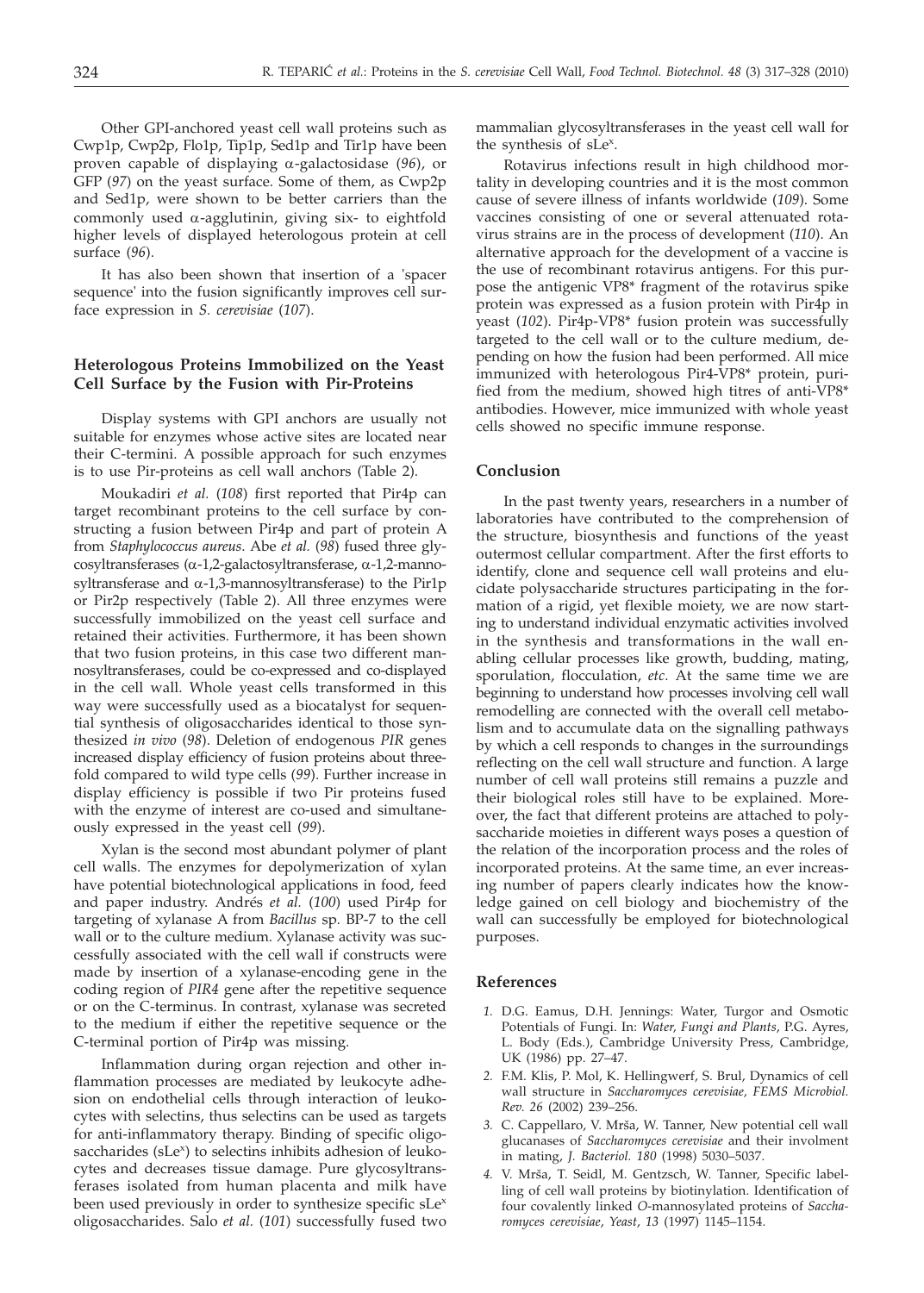- *5.* Q.Y. Yin, P.W.J. de Groot, H.L. Dekker, L. de Jong, F.M. Klis, C.G. de Koster, Comprehensive proteomic analysis of *Saccharomyces cerevisiae* cell walls. Identification of proteins covalently attached via gylsosylphosphatidylinositol remnants or mild alkali-sensitive linkages, *J. Biol. Chem. 280* (2005) 20894–20901.
- *6.* L.H.P. Caro, H. Tettelin, J.H. Vossen, A.F.J. Ram, H. Van den Ende, F.M. Klis, *In silicio* identification of glycosyl- -phosphatidylinositol-anchored plasma membrane and cell wall proteins of *Saccharomyces cerevisiae*, *Yeast, 13* (1997) 1477–1489.
- *7.* E. Valentin, W. Herrero, J.F.I. Pasor, R. Sentandreu, Solubilization and analysis of mannoprotein molecules from the cell wall of *Saccharomyces cerevisiae*, *J. Gen. Microbiol. 130* (1984) 1419–1428.
- *8.* R.C. Montijn, J. Van Rinsum, F.A. Van Schagen, F.M. Klis, Glucomannoproteins in the cell wall of *Saccharomyces cerevisiae* contain a novel type of carbohydrate side-chain, *J. Biol. Chem*. *269* (1994) 19338–19342.
- *9.* J.M. Van Der Vaart, L.H.P. Caro, J.W. Chapman, F.M. Klis, C.T. Verrips, Identification of three mannoproteins in the cell wall of *Saccharomyces cerevisiae, J. Bacteriol*. *177* (1995) 3104–3110.
- *10.* J.C. Kapteyn, R.C. Montijn, E. Vink, J. de la Cruz, A. Llobell, J.E. Douwes, H. Shimoi, P.N. Lipke, F.M. Klis, Retention of *Saccharomyces cerevisiae* cell wall proteins through a phosphodiester-linked beta-1,3-/beta-1,6-glucan heteropolymer, *Glycobiology*, *6* (1996) 337–345.
- *11.* H. Shimoi, Y. Limura, T. Obata, Molecular cloning of *CWP1*: A gene encoding a *Saccharomyces cerevisiae* cell wall protein solubilized by *Rarobacter faecitabidus* protease I, *J. Bacteriol. 118* (1995) 302–311.
- 12. M. Ecker, R. Deutzmann, L. Lehle, V. Mrša, W. Tanner, Pir proteins of *Saccharomyces cerevisiae* are attached to β-1,3--glucan by a new protein-carbohydrate linkage, *J. Biol. Chem. 281* (2006) 11523–11529.
- *13.* R. Kollar, E. Petrakova, G. Ashwell, P.W. Robbins, E. Cabib, Architecture of the yeast cell wall. The linkage between chitin and b(1–3)-glucan, *J. Biol. Chem*. *<sup>270</sup>* (1995) 1170–1178.
- *14.* D.E. Levin, Cell wall integrity signaling in *Saccharomyces cerevisiae*, *Microbiol. Mol. Biol. Rev. 69* (2005) 262–291.
- *15.* G. Lesagne, H. Bussey, Cell wall assembly in *Saccharomyces cerevisiae, Microbiol. Mol. Biol. Rev. 70* (2006) 317–343.
- 16. V. Mrša, T. Ugarković, S. Barbarić, Binding of *Saccharomyces cerevisiae* extracellular proteins to glucan, *Arch. Biochem. Biophys. 296* (1992) 569–574.
- 17. R. Teparić, V. Mrša, Purification of yeast periplasmic proteins using protein adsorption to glucan*, Food Technol. Biotechnol*. *35* (1997) 29–32.
- *18.* F. Klebl, W. Tanner, Molecular cloning of a cell wall exo- -b-1,3-glucanase from *Saccharomyces cerevisiae, J. Bacteriol. 171* (1989) 6259–6264.
- 19. V. Mrša, F. Klebl, W. Tanner, Purification and characterization of the *Saccharomyces cerevisiae BGL2* gene product, a cell wall endo-b-1,3-glucanase, *J. Bacteriol. 175* (1993) 2102– 2106.
- *20.* R.C. Goldman, P.A. Sullivan, D. Zakula, J.O. Capoblanco, Kinetics of  $\beta$ -1,3-glucan interaction at the donor and acceptor sites of the fungal glucosyltransferase encoded by the *BGL2* gene, *Eur. J. Biochem. 227* (1995) 372–378.
- *21.* T.S. Kalebina, T.A. Plotnikova, A.A. Gorkovskii, I.O. Selyakh, O.V. Galzitskaya, E.E. Bezsonov, G. Gellissen, I.S. Kulaev, Amyloid-like properties of *Saccharomyces cerevisiae* cell wall glucantransferase Bgl2p, *Prion, 2* (2008) 91–96.
- 22. R. Teparić, I. Stuparević, V. Mrša, Increased mortality of *Saccharomyces cerevisiae* cell wall protein mutants, *Microbiology, 150* (2004) 3145–3150.
- *23.* V. Baladron, S. Ufano, E. Duenas, A.B. Martin-Cuadrado, F. del Rey, C.R. Vazquez de Aldana, Eng1p, an endo-b-1,3- -glucanase located at the daughter side of the septum, is involved in cell separation in *Saccharomyces cerevisiae, Eukaryot. Cell, 1* (2002) 774–786.
- *24.* M. Mouassite, N. Camougrand, E. Schwob, G. Demaison, M. Laclau, M. Guerin, The 'SUN' family: Yeast *SUN4/ SCW3* is involved in cell septation, *Yeast*, *16* (2000) 905–919.
- *25.* E. Hiller, S. Heine, H. Brunner, S. Rupp, *Candida albicans* Sun41p, a putative glycosidase, is involved in morphogenesis, cell wall biogenesis, and biofilm formation, *Eukaryot. Cell, 6* (2007) 2056–2065.
- *26.* G. Larriba, E. Andaluz, R. Cueva, R.D. Basco, Molecular biology of yeast exo-glucanases, *FEMS Microbiol. Lett*. *125* (1995) 121–126.
- *27.* G. Muthukumar, S.H. Suhng, P.T. Magee, R.D. Jewell, D.A. Primerano, The *Saccharomyces cerevisiae SPR1* gene encodes a sporulation-specific exo-b-1,3-glucanase which contributes to ascospore thermoresistence, *J. Bacteriol. 175* (1993) 386–394.
- *28.* M.J. Kuranda, P.W. Robbins, Chitinase is required for cell separation during growth of *Saccharomyces cerevisiae, J. Biol. Chem*. *266* (1991) 19758–19767.
- *29.* A. Dünkler, S. Jorde, J. Wendland, An *Ashbya gossypii cts2* mutant deficient in a sporulation-specific chitinase can be complemented by *Candida albicans CHT4*, *Microbiol. Res*. *163* (2008) 701–710.
- *30.* A.F. Ram, S.S. Brekelmans, L.J. Oehlen, F.M. Klis, Identification of two cell cycle regulated genes affecting the  $\beta$ -1,3--glucan content of cell walls in *Saccharomyces cerevisiae, FEBS Lett. 358* (1995) 165–170.
- *31.* L. Popolo, M. Vai, The Gas1 glycoprotein, a putative wall polymer cross-linker, *Biochem Biophys. Acta*, *142* (1999) 385– 400.
- *32.* L. Popolo, E. Ragni, C. Carotti, O. Palomares, R. Aardema, J.W. Back, H.L. Dekker, L.J. de Koning, L. de Jong, C.G. de Koster, Disulfide bond structure and domain organization of yeast  $\beta(1,3)$ -glucanosyltransferases involved in cell wall biogenesis, *J. Biol. Chem. 283* (2008) 18553–18565.
- *33.* R.P. Hartland, T. Fontaine, J.P. Debeaupuis, C. Simenel, M. Delepierre, J.P. Latgé, A novel  $\beta$ -(1–3)-glucanosyltransferase from the cell wall of *Aspergillus fumigatus, J. Biol. Chem. 271* (1996) 26843–26849.
- *34.* I. Mouyna, T. Fontaine, M. Vai, M. Monod, W.A. Fonzi, M. Diaquin, L. Popolo, R.P. Hartland, J.P. Latgé, Glycosylphosphatidylinositol-anchored glucanosyltransferases play an active role in the biosynthesis of the fungal cell wall, *J. Biol. Chem. 275* (2000) 14882–14889.
- *35.* E. Cabib, Two novel techniques for determination of polysaccharide cross-links shows that Crh1p and Crh2p attach chitin to both  $\beta(1-6)$ - and  $\beta(1-3)$ -glucan in the *Saccharomyces cerevisiae* cell wall, *Eukaryot. Cell, 8* (2009) 1626–1636.
- *36.* F. Gómez-Esquer, J.M. Rodríguez-Peña, G. Díaz, E. Rodríguez, P. Briza, C. Nombela, J. Arroyo, *CRR1*, a gene encoding a putative transglycosidase is required for proper spore wall assembly in *Saccharomyces cerevisiae, Microbiology, 150* (2004) 3269–3280.
- *37.* A.W. Teunissen, H.Y. Steensma, Review: The dominant flocculation genes of *Saccharomyces cerevisiae* constitute a new subtelomeric gene family, *Yeast, 11* (1995) 1001–1013.
- *38.* K.J. Verstrepen, G. Derdelinx, H. Verachtert, F.R. Delvaux, Yeast flocculation: What brewers should know, *Appl. Microbiol. Biotechnol. 61* (2003) 197–205.
- *39.* P.N. Lipke, J. Kurjan, Sexual agglutination in budding yeast: Structure, function and regulation of adhesion glycoproteins, *Microbiol. Rev. 56* (1992) 180–194.
- 40. C. Cappellaro, K. Hauser, V. Mrša, M. Watzele, G. Watzele, C. Gruber, W. Tanner, *Saccharomyces cerevisiae* a- and a-ag-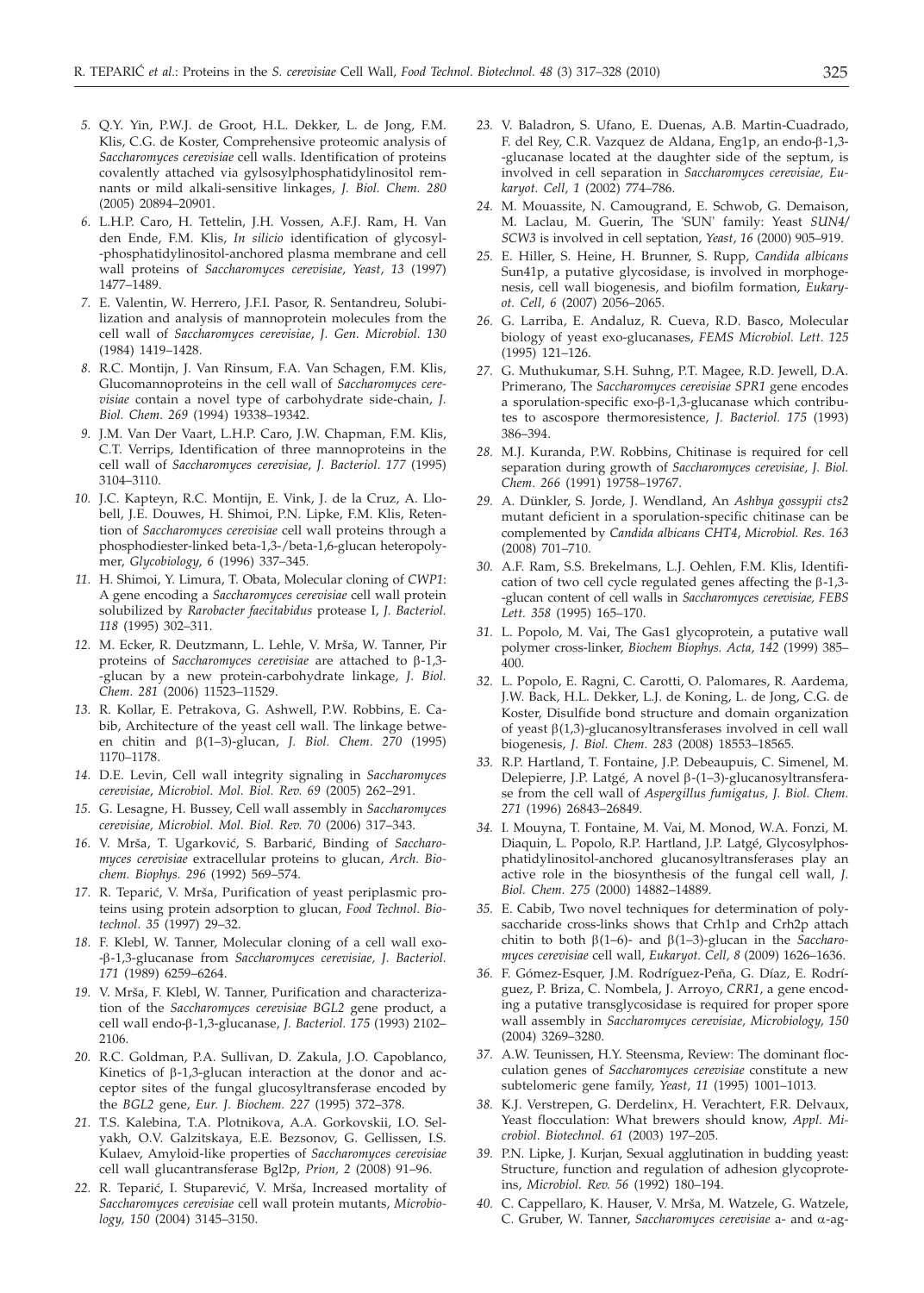glutinin: Characterization of their molecular interaction, *EMBO J. 10* (1991) 4081–4088.

- *41.* J.C. Kapteyn, H. Van den Ende, F.M. Klis, The contribution of cell wall proteins to the organization of the yeast cell wall, *Biochem. Biophys. Acta*, *1426* (1999) 373–383.
- *42.* N. Abramova, O. Sertil, S. Mehta, C.V. Lowry, Reciprocal regulation of anaerobic and aerobic cell wall mannoprotein gene expression in *Saccharomyces cerevisiae, J. Bacteriol. 183* (2001) 2881–2887.
- *43.* L.J. Wilcox, D.A. Balderes, B. Wharton, A.H. Tinkelenberg, G. Rao, S.L. Sturley, Transcriptional profiling identifies two members of the ATP-binding cassette transporter superfamily required for sterol uptake in yeast, *J. Biol. Chem. 277* (2002) 32466–32472.
- *44.* O. Protchenko, T. Ferea, J. Rashford, J. Tiedeman, P.O. Brown, D. Botstein, C.C. Philpott, Three cell wall mannoproteins facilitate the uptake of iron in *Saccharomyces cerevisiae*, *J. Biol. Chem. 276* (2001) 49244–49250.
- *45.* H. Shimoi, H. Kitagaki, H. Ohmori, Y. Iimura, K. Ito, Sed1p is a major cell wall protein of *Saccharomyces cerevisiae* in the stationary phase and is involved in lytic enzyme resistance*, J. Bacteriol. 180* (1998) 3381–3387.
- 46. V. Mrša, M. Ecker, S. Strahl-Bolsinger, M. Nimtz, L. Lehle, W. Tanner, Deletion of new covalently linked cell wall glycoproteins alters the electrophoretic mobility of phosphorylated wall components of *Saccharomyces cerevisiae, J. Bacteriol. 181* (1999) 3076–3086.
- *47.* F.M. Klis, S. Brul, P.W.J. De Groot, Covalently linked wall proteins in ascomycetous fungi, *Yeast* (in press).
- *48.* H. Komano, R.S. Fuller, Shared functions *in vivo* of a glycosylphosphatidylinositol-linked aspartyl protease, Mkc7, and the proprotein processing protease Kex2 in yeast, *Proc. Natl. Acad. Sci. USA, 92* (1995) 10752–10756.
- *49.* H. Komano, N.C. Rockwell, G.T. Wang, G.A. Krafft, R.S. Fuller, Purification and characterization of the yeast glycosylphosphatidylinositol anchored, mono-basic specific aspartyl protease yapsin 2 (Mkc7), *J. Biol. Chem. 274* (1999) 24431–24437.
- *50.* D.J. Krysan, E.L. Ting, C. Abeijon, L. Kroos, R.S. Fuller, Yapsins are a family of aspartyl proteases required for cell wall integrity in *Saccharomyces cerevisiae, Eukaryot. Cell*, *4* (2005) 1364–1374.
- *51.* K. Hamada, H. Terashima, M. Arisawa, N. Yabuki, K. Kitada, Amino acid residues in the  $\omega$ -minus region participate in cellular localization of yeast glycosylphosphatidylinositol-attached proteins, *J. Bacteriol. 181* (1999) 3886– 3889.
- *52.* P. Orlean: Biogenesis of Yeast Cell Wall and Surface Components. In: *The Molecular and Cellular Biology of the Yeast Saccharomyces. Cell Cycle and Cell Biology,* J.R. Pringle, J.R. Broach, E.W. Jones (Eds.), Cold Spring Harbor Laboratory Press, Cold Spring Harbor, NY, USA (1997) pp. 229–362.
- *53.* P. Orlean, A.K. Menon, GPI anchoring of protein in yeast and mammalian cells, or: How we learned to stop worrying and love glycophospholipids, *J. Lipid Res. 48* (2007) 993–1011.
- *54.* P.W. De Groot, K.J. Hellingwerf, F.M. Klis, Genome-wide identification of fungal GPI proteins, *Yeast*, *20* (2003) 781– 796.
- *55.* P.W. De Groot, A.F. Ram, F.M. Klis, Features and functions of covalently linked proteins in fungal cell walls, *Fungal Genet. Biol. 42* (2005) 657–675.
- *56.* M.B. Frieman, B.P. Cormack, Multiple sequence signals determine the distribution of glycosylphosphatidylinositol proteins between the plasma membrane and cell wall in *Saccharomyces cerevisiae*, *Microbiology, 150* (2004) 3105–3114.
- *57.* K. Hamada, S. Fukuchi, M. Arisawa, M. Baba, K. Kitada, Screening for glycosylphosphatidylinositol (GPI)-depen-

dent cell wall proteins in *Saccharomyces cerevisiae, Mol. Gen. Genet. 258* (1998) 53–59.

- *58.* A.F. Ram, J.C. Kapteyn, R.C. Montijn, L.H. Caro, J.E. Douwes, W. Baginsky, P. Mazur, H. Van den Ende, F.M. Klis, Loss of the plasma membrane protein Gas1p in *Saccharo* $myces$  *cerevisiae* results in the release of  $\beta$ -1,3-glucan into the medium and induces a compensation mechanism to ensure cell wall integrity, *J. Bacteriol. 180* (1998) 1418–1424.
- *59.* E. Ragni, A. Coluccio, E. Rolli, J.M. Rodriguez-Pena, G. Colasante, J. Arroyo, A.M. Neiman, L. Popolo, *GAS2* and *GAS4*, a pair of developmentally regulated genes required for spore wall assembly in *Saccharomyces cerevisiae*, *Eukaryot. Cell*, *6* (2007) 302–316.
- *60.* J.M. Rodríguez-Peña, V.J. Cid, J. Arroyo, C. Nombela, A novel family of cell wall-related proteins regulated differently during the yeast life cycle, *Mol. Cell Biol. 20* (2000) 3245–3255.
- *61.* J.M. Rodríguez-Peña, C. Rodriguez, A. Alvarez, C. Nombela, J. Arroyo, Mechanisms of targeting of the *Saccharomyces cerevisiae* GPI-anchored cell wall protein Crh2p to polarized growth sites, *J. Cell Sci. 115* (2002) 2549–2558.
- *62.* E. Cabib, N. Blanco, C. Grau, J. M. Rodríguez-Peña, J. Arroyo, Crh1p and Crh2p are required for the cross-linking of chitin to b(1–6)glucan in the *Saccharomyces cerevisiae* cell wall, *Mol. Microbiol. 63* (2007) 921–935.
- *63.* E. Rolli, E. Ragni, J. Calderon, S. Porello, U. Fascio, L. Popolo, Immobilization of the glycosylphosphatidylinositol- -anchored Gas1 protein into the chitin ring and septum is required for proper morphogenesis in yeast, *Mol. Biol. Cell, 20* (2009) 4856–4870.
- *64.* G.J. Smits, L.R. Schenkman, S. Brul, J.R. Pringle, F.M. Klis, Role of cell cycle-regulated expression in the localized incorporation of cell wall proteins in yeast, *Mol. Biol. Cell*, *17* (2006) 3267–3280.
- *65.* A. Boorsma, H. de Nobel, B. ter Riet, B. Bargmann, S. Brul, K.J. Hellingwerf, F.M. Klis, Characterization of the transcriptional response to cell wall stress in *Saccharomyces cerevisiae, Yeast, 21* (2004) 413–427.
- *66.* U.S. Jung, D.E. Levin, Genome-wide analysis of gene expression regulated by the yeast cell wall integrity signaling pathway, *Mol. Microbiol. 34* (1999) 1049–1057.
- *67.* J.J. Clare, M.A. Romanos, F.B. Rayment, J.E. Rowedder, M.A. Smith, M.M. Payne, K. Sreekrishna, C.A. Henwood, Production of mouse epidermal growth factor in yeast: High-level secretion using *Pichia pastoris* strains containing multiple gene copies, *Gene*, *105* (1991) 205–212.
- *68.* N.S. Outchkourov, W.J. Stiekema, M.A. Jongsma, Optimization of the expression of equistatin in *Pichia pastoris*, *Protein Expr. Purif. 24* (2002) 18–24.
- *69.* N. Koganesawa, T. Aizawa, K. Masaki, A. Matsuura, T. Nimori, H. Bando, K. Kawano, K. Nitta, Construction of an expression system of insect lysozyme lacking thermal stability: The effect of selection of signal sequence on level of expression in the *Pichia pastoris* expression system, *Protein Eng. 14* (2001) 705–710.
- *70.* M.O. Agaphonov, N.V. Romanova, P.M. Trushkina, V.N. Smirnov, M.D. Ter-Avanesyan, Aggregation and retention of human urokinase type plasminogen activator in the yeast endoplasmic reticulum, *BMC Mol. Biol. 3* (2002) 15–22.
- *71.* D. Rossini, D. Porro, L. Brambilla, M. Venturini, B.M. Ranzi, M. Vanoni, L. Alberghina, In *Saccharomyces cerevisiae*, protein secretion into the growth medium depends on environmental factors, *Yeast*, *9* (1993) 77–84.
- *72.* M. Jahic, M. Gustavsson, A.K. Jansen, M. Martinelle, S.O. Enfors, Analysis and control of proteolysis of a fusion protein in *Pichia pastoris* fed-batch processes, *J. Biotechnol. 102* (2003) 45–53.
- *73.* P.S. Lee, K.H. Lee, *Escherichia coli* A model system that benefits from and contributes to the evolution of proteomics, *Biotechnol. Bioeng. 84* (2003) 801–814.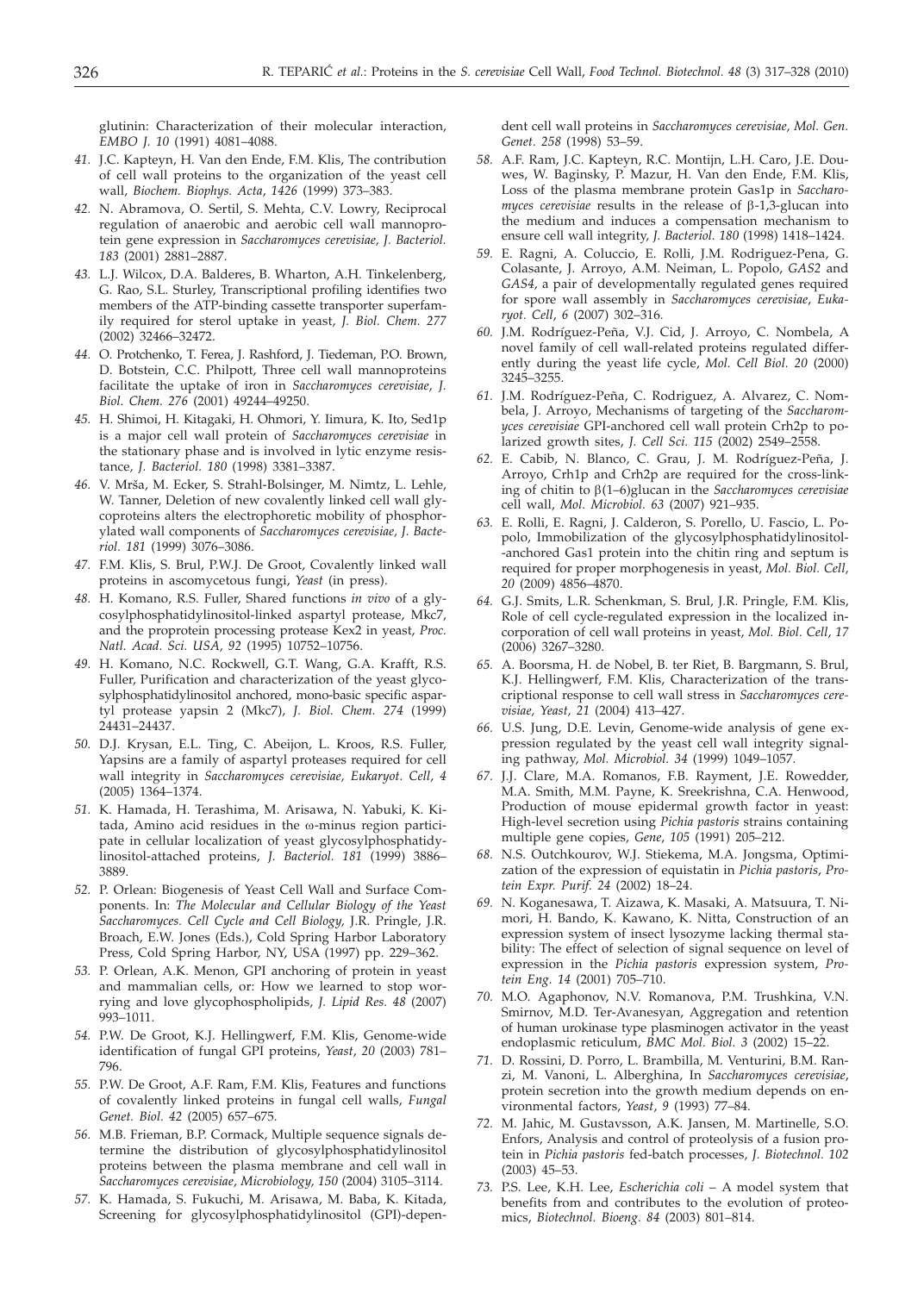- *74.* C.F. Lu, J. Kurjan, P.N. Lipke, A pathway for cell wall anchorage of *Saccharomyces cerevisiae* alpha-agglutinin, *Mol. Cell. Biol. 14* (1994) 4825–4833.
- *75.* C.F. Lu, R.C. Montijn, J.L. Brown, F. Klis, J. Kurjan, H. Bussey, P.N. Lipke, Glycosyl phosphatidylinositol-dependent cross-linking of alpha-agglutinin and beta-1,6-glucan in the *Saccharomyces cerevisiae* cell wall, *J. Cell Biol. 128* (1995) 333–340.
- *76.* M.P. Schreuder, S. Brekelmans, H. Van den Ende, F.M. Klis, Targeting of heterologous proteins on the surface of yeast cells, *Yeast, 9* (1993) 399–409.
- *77.* T. Murai, M. Ueda, M. Yamamura, H. Atomi, Y. Shibasaki, N. Kamasawa, M. Osumi, T. Amachi, A. Tanaka, Construction of a strach-utilizing yeast by cell surface engineering, *Appl. Environ. Microbiol. 63* (1997) 1362–1366.
- *78.* N. Sato, T. Matsumoto, M. Ueda, A. Tanaka, H. Fukuda, A. Kondo, Long anchor using Flo1p protein enhances reactivity of cell surface-displayed glucoamylase to polymer substrates, *Appl. Microbiol. Biotechnol. 60* (2002) 469–474.
- *79.* T. Murai, M. Ueda, Y. Shibasaki, N. Kamasawa, M. Osumi, T. Imanaka, A. Tanaka, Development of an arming yeast strain for efficient utilization of strach by co-display of sequential amylolytic enzymes on the cell surface, *Appl. Environ. Biotechnol. 51* (1999) 65–70.
- *80.* T. Murai, M. Ueda, H. Atomi, Y. Shibasaki, N. Kamasawa, M. Osumi, T. Kawaguchi, M. Arai, A. Tanaka, Genetic immobilization of cellulase on the cell surface of *Saccharomyces cerevisiae, Appl. Microbiol. Biotechnol. 48* (1997) 499–503.
- *81.* T. Murai, M. Ueda, T. Kawaguchi, M. Arai, A. Tanaka, Assimilation of cellooligosaccharides by a cell surface-engineered yeast expressing  $\beta$ -glucosidase and carboxymethylcellulase from *Aspergillus aculeatus, Appl. Environ. Microbiol. 64* (1998) 4857–4861.
- *82.* Y. Fujita, S. Takahashi, M. Ueda, A. Tanaka, H. Okada, Y. Morikawa, T. Kawaguchi, M. Arai, H. Fukuda, A. Kondo, Direct and efficient production of ethanol from cellulosic material with a yeast strain displaying cellulolytic enzymes, *Appl. Environ. Microbiol. 68* (2002) 5136–5141.
- *83.* K. Tokuhiro, N. Ishida, A. Kondo, H. Takahashi, Lactic fermentation of cellobiose by a yeast strain displaying  $\beta$ -glucosidase on the cell surface, *Appl. Microbiol. Biotechnol. 79* (2008) 481–488.
- *84.* T. Fukuda, M. Kato-Murai, K. Kuroda, M. Ueda, S. Suye, Improvement in enzymatic desizing of starched cotton cloth using yeast codisplaying glucoamylase and cellulose-binding domain, *Appl. Microbiol. Biotechnol. 77* (2008) 1225–1232.
- *85.* S. Katahira, A. Mizuike, H. Fukuda, A. Kondo, Ethanol fermentation from lignocellulosic hydrolysate by a recombinant xylose- and cellooligosaccharide-assimilating yeast strain, *Appl. Microbiol. Biotechnol. 72* (2006) 1136–1143.
- *86.* M. Washida, S. Takahashi, M. Ueda, A. Tanaka, Spacer mediated display of active lipase on the yeast cell surface, *Appl. Microbiol. Biotechnol. 56* (2001) 681–686.
- *87.* T. Matsumoto, H. Fukudu, M. Ueda, A. Tanaka, A. Kondo, Construction of yeast strains with high cell surface lipase activity by using novel display systems based on the Flo1p flocculation functional domain, *Appl. Environ. Microbiol. 68* (2002) 4517–4522.
- *88.* T. Tanino, T. Ohno, T. Aoki, H. Fukuda, A. Kondo, Development of yeast cells displaying *Candida antarctica* lipase B and their application to ester synthesis reaction, *Appl. Microbiol. Biotechnol. 75* (2007) 1319–1325.
- *89.* S. Shibasaki, M. Ueda, K. Ye, K. Shimizu, N. Kamasawa, M. Osumi, A. Tanaka, Creation of cell surface-engineered yeast which can emit different fluorescence in response to the glucose concentration, *Appl. Microbiol. Biotechnol. 57* (2001) 528–533.
- *90.* S. Shibasaki, Y. Ninomiya, M. Ueda, M. Iwahashi, T. Katsuragi, Y. Tani, S. Harashima, A. Tanaka, Intelligent yeast strain with the ability of self-monitoring of the concentrations of intra- and extracellular phosphate or ammonium ion by emission of fluorescence from the cell surface, *Appl. Microbiol. Biotechnol. 57* (2001) 702–707.
- *91.* Y. Nakamura, S. Shibasaki, M. Ueda, A. Tanaka, H. Fukuda, A. Kondo, Development of novel whole-cell immunoadsorbents by yeast surface display of the IgG-binding domain, *Appl. Microbiol. Biotechnol. 57* (2001) 500–505.
- *92.* R. Shimojyo, H. Furukawa, H. Fukuda, A. Kondo, Preparation of yeast strains displaying IgG binding domain ZZ and enhanced green fluorescent protein for novel antigen detection systems, *J. Biosci. Bioeng. 96* (2003) 493–495.
- *93.* S. Ryckaert, V. Martens, K.D. Vusser, R. Contreras, Development of a *S. cerevisiae* whole cell biocatalyst for *in vitro* sialylation of oligosaccharides, *J. Biotechnol. 119* (2005) 379–388.
- *94.* R. Parthasarathy, S. Subramanian, E.T. Boder, D.E. Discher, Post-translational regulation of expression and conformation of an immunoglobulin domain in yeast surface display, *Biotechnol. Bioeng. 93* (2006) 159–168.
- *95.* E.T. Boder, K.D. Wittrup, Yeast surface display for screening combinatorial polypeptide libraries, *Nat. Biotechnol. 15* (1997) 553–557.
- *96.* J.M. Van der Vaart, R. Biesbeke, J.W. Chapman, H.Y. Toschka, F.M. Klis, T. Verrips, Comparison of cell wall proteins of *Saccharomyces cerevisiae* as anchors for cell expression of heterologous proteins, *Appl. Environ. Microbiol. 63* (1997) 615–620.
- *97.* A.F. Ram, H. Van den Ende, F.M. Klis, Green fluorescent protein-cell wall fusion proteins are covalently incorporated into the cell wall of *Saccharomyces cerevisiae, FEMS Microbiol. Lett. 162* (1998) 249–255.
- *98.* H. Abe, Y. Shimma, Y. Jigami, *In vitro* oligosaccharide synthesis using intact yeast cells that display glycosyltransferases at the cell surface through cell-wall anchored protein Pir, *Glycobiology*, *13* (2003) 87–95.
- *99.* H. Abe, M. Ohba, Y. Shimma, Y. Jigami, Yeast cells harboring human  $\alpha$ -1,3-fucosyltransferase at the cell surface engineered using Pir, a cell wall–anchored protein, *FEMS Yeast Res. 4* (2004) 417–425.
- *100.* I. Andrés, O. Gallardo, P. Parascandola, F.I.J. Pastor, J. Zueco, Use of the cell wall protein Pir4 as a fusion partner for the expression of *Bacillus* sp*.* BP-7 xylanase A in *Saccharomyces cerevisiae, Biotechnol. Bioeng. 89* (2005) 690–697.
- *101.* H. Salo, E. Sievi, T. Suntio, M. Mecklin, P. Mattila, R. Renkonen, M. Makarow, Co-expression of two mammalian glycosyltransferases in the yeast cell wall allows synthesis of sLex, *FEMS Yeast Res. 5* (2005) 341–350.
- *102.* I. Andrés, J. Rodríguez-Díaz, J. Buesa, J. Zueco, Yeast expression of the VP8\* fragment of the rotavirus spike protein and its use as immunogen in mice, *Biotechnol. Bioeng. 93* (2006) 89–98.
- *103.* N. Matsumoto, O. Fukushi, M. Miyanaga, K. Kakihara, E. Nakajima, H. Yoshizumi, Industrialization of a noncooking system for alcoholic fermentation from grains, *Agric. Biol. Chem. 46* (1982) 1549–1558.
- *104.* M. Ueda, T. Murai, Y. Shibasaki, N. Kamasawa, M. Osumi, A. Tanaka, Molecular breeding of polysaccharide-utilizing yeast cells by cell surface engineering, *Ann. NY Acad. Sci. 864* (1998) 528–537.
- *105.* R.D. Joerger, M.J. Haas, Overexpression of a *Rhizopus delemar* lipase gene in *Escherichia coli*, *Lipids, 28* (1993) 81–88.
- *106.* M.C. Bertolini, J.D. Schrag, M. Cygler, E. Ziomek, D.Y. Thomas, T. Vernet, Expression and characterization of *Geo-*